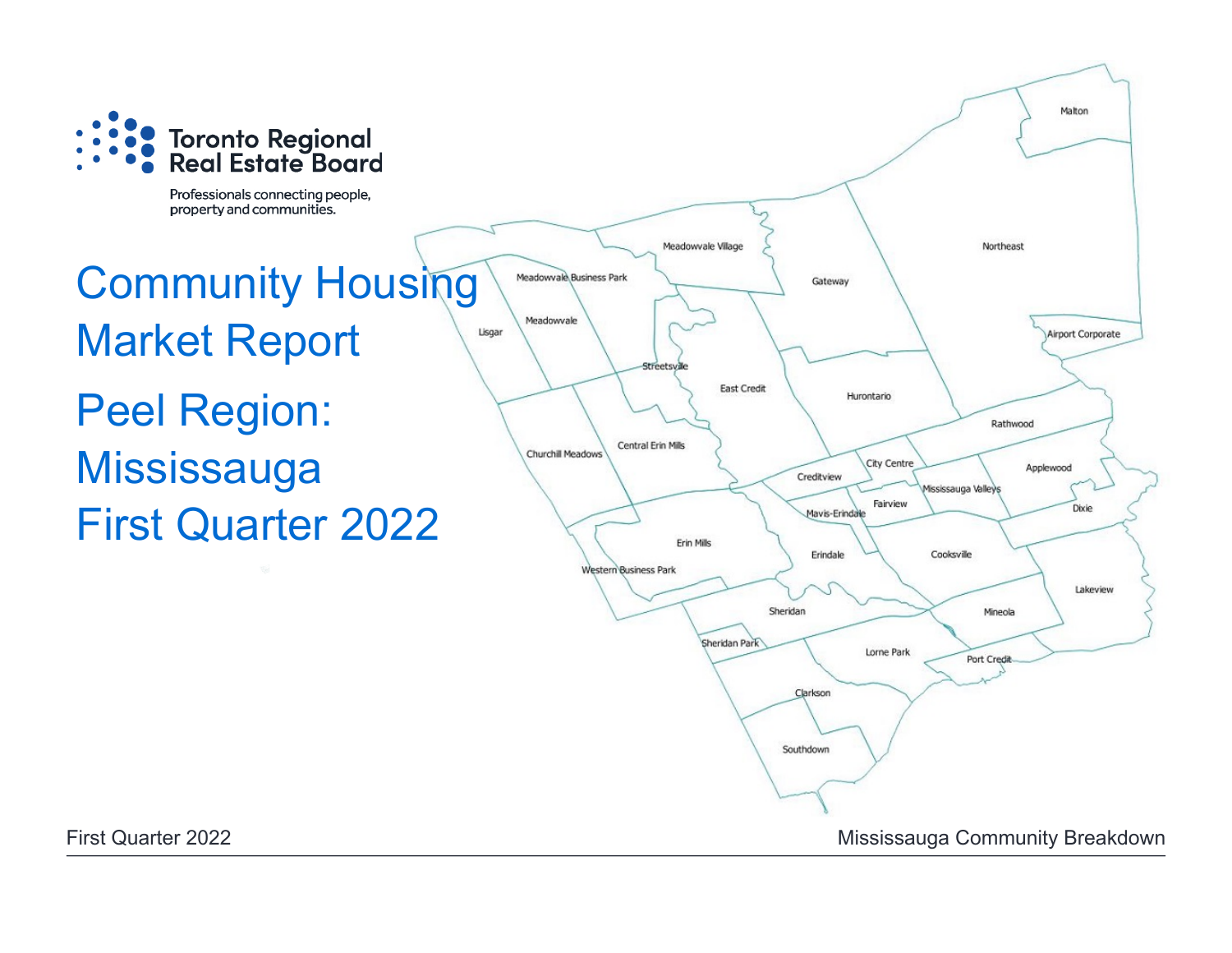# SUMMARY OF EXISTING HOME TRANSACTIONS MISSISSAUGA COMMUNITY BREAKDOWN

| <b>Community</b>             | <b>Sales</b> | <b>Dollar Volume</b> | <b>Average Price</b> | <b>Median Price</b> | <b>New Listings</b> | <b>Active Listings</b> | Avg. SP/LP | Avg. DOM       |
|------------------------------|--------------|----------------------|----------------------|---------------------|---------------------|------------------------|------------|----------------|
| <b>Airport Corporate</b>     | $\mathbf 0$  |                      |                      |                     | $\mathbf{0}$        | $\mathbf 0$            |            |                |
| Applewood                    | 85           | \$92,732,956         | \$1,090,976          | \$1,035,000         | 102                 | 14                     | 116%       | 10             |
| <b>Central Erin Mills</b>    | 142          | \$168,066,473        | \$1,183,567          | \$999,999           | 192                 | 38                     | 114%       | 10             |
| <b>Churchill Meadows</b>     | 116          | \$150,964,732        | \$1,301,420          | \$1,292,500         | 207                 | 55                     | 116%       | 5              |
| <b>City Centre</b>           | 401          | \$292,208,991        | \$728,701            | \$711,000           | 552                 | 104                    | 113%       | $\overline{7}$ |
| Clarkson                     | 118          | \$147,866,629        | \$1,253,107          | \$1,153,500         | 190                 | 46                     | 113%       | 9              |
| Cooksville                   | 140          | \$148,956,920        | \$1,063,978          | \$875,000           | 211                 | 44                     | 118%       | 8              |
| Creditview                   | 18           | \$23,322,200         | \$1,295,678          | \$1,327,500         | 33                  | $\overline{7}$         | 115%       | 6              |
| Dixie                        | $\mathbf{1}$ |                      | \$0                  |                     | $\mathbf{3}$        | $\overline{c}$         | 0%         | 5              |
| East Credit                  | 126          | \$187,601,635        | \$1,488,902          | \$1,444,000         | 198                 | 33                     | 115%       | 6              |
| Erin Mills                   | 152          | \$197,203,840        | \$1,297,394          | \$1,149,450         | 235                 | 54                     | 115%       | 8              |
| Erindale                     | 73           | \$99,085,655         | \$1,357,338          | \$1,235,000         | 107                 | 20                     | 115%       | 9              |
| Fairview                     | 11           | \$10,270,000         | \$933,636            | \$805,000           | 20                  | $5\phantom{.0}$        | 109%       | 11             |
| Gateway                      | $\mathbf 0$  |                      |                      | $\sim$              | 0                   | 0                      | $\sim$     |                |
| Hurontario                   | 204          | \$204,617,376        | \$1,003,026          | \$873,500           | 306                 | 54                     | 115%       | $\sqrt{7}$     |
| Lakeview                     | 88           | \$131,891,322        | \$1,498,765          | \$1,476,900         | 134                 | 34                     | 114%       | 11             |
| Lisgar                       | 98           | \$136,155,905        | \$1,389,346          | \$1,355,000         | 160                 | 35                     | 117%       | $6\phantom{a}$ |
| Lorne Park                   | 36           | \$104,608,626        | \$2,905,795          | \$2,650,000         | 48                  | 13                     | 103%       | 17             |
| Malton                       | 93           | \$99,111,012         | \$1,065,710          | \$1,125,000         | 150                 | 38                     | 115%       | 6              |
| Mavis-Erindale               | $\mathbf 0$  |                      |                      |                     | $\mathbf{1}$        | $\mathbf{1}$           |            |                |
| Meadowvale                   | 121          | \$131,179,717        | \$1,084,130          | \$1,080,000         | 192                 | 41                     | 120%       | $\overline{5}$ |
| Meadowvale Business Park     | $\mathsf 0$  |                      |                      |                     | $\mathsf 0$         | $\mathsf 0$            |            |                |
| Meadowvale Village           | 72           | \$107,244,317        | \$1,489,504          | \$1,360,500         | 118                 | 26                     | 112%       | $6\phantom{1}$ |
| Mineola                      | 39           | \$87,329,950         | \$2,239,229          | \$1,700,000         | 78                  | 24                     | 101%       | 22             |
| Mississauga Valleys          | 81           | \$73,774,042         | \$910,791            | \$786,000           | 116                 | 24                     | 116%       | 6              |
| Northeast                    | $\mathsf 0$  |                      |                      |                     | $\mathbf 0$         | 0                      | $\sim$     |                |
| Port Credit                  | 51           | \$69,175,689         | \$1,356,386          | \$1,100,000         | 100                 | 31                     | 103%       | 13             |
| Rathwood                     | 78           | \$94,038,888         | \$1,205,627          | \$1,120,500         | 107                 | 15                     | 114%       | 6              |
| Sheridan                     | 44           | \$81,117,900         | \$1,843,589          | \$1,745,000         | 80                  | 21                     | 113%       | 8              |
| Sheridan Park                | $\mathbf{1}$ |                      | \$0                  |                     | $\mathbf{1}$        | 0                      | 0%         | $\mathbf{1}$   |
| Southdown                    | $\mathbf 0$  |                      |                      |                     | $\mathbf 0$         | $\pmb{0}$              |            |                |
| Streetsville                 | 36           | \$48,342,484         | \$1,342,847          | \$1,321,393         | 55                  | 14                     | 112%       | 10             |
| <b>Western Business Park</b> | $\mathbf 0$  |                      |                      |                     | $\mathbf 0$         | $\mathbf 0$            |            |                |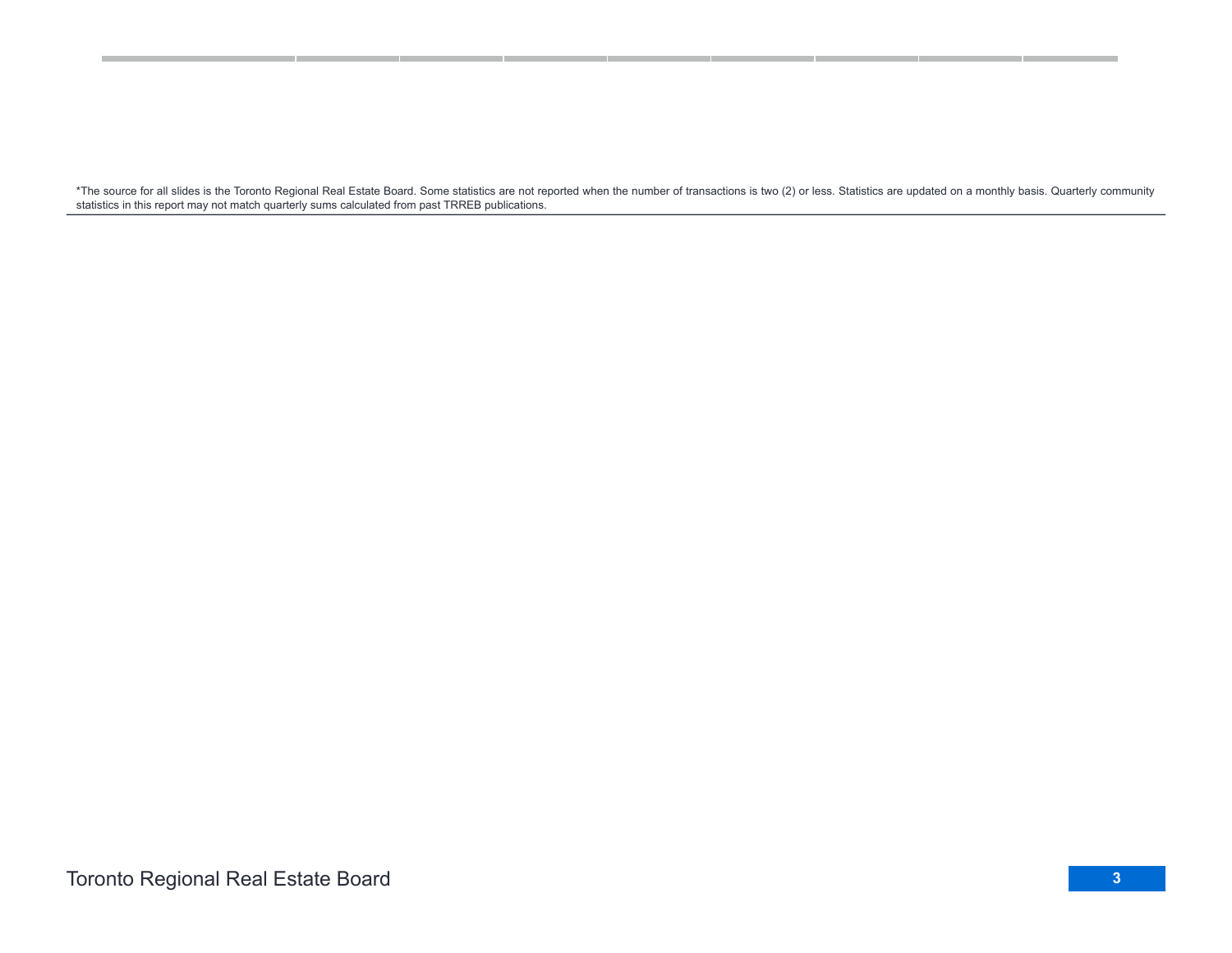# Number of Transactions\*

Average/Median Selling Price (,000s)\*

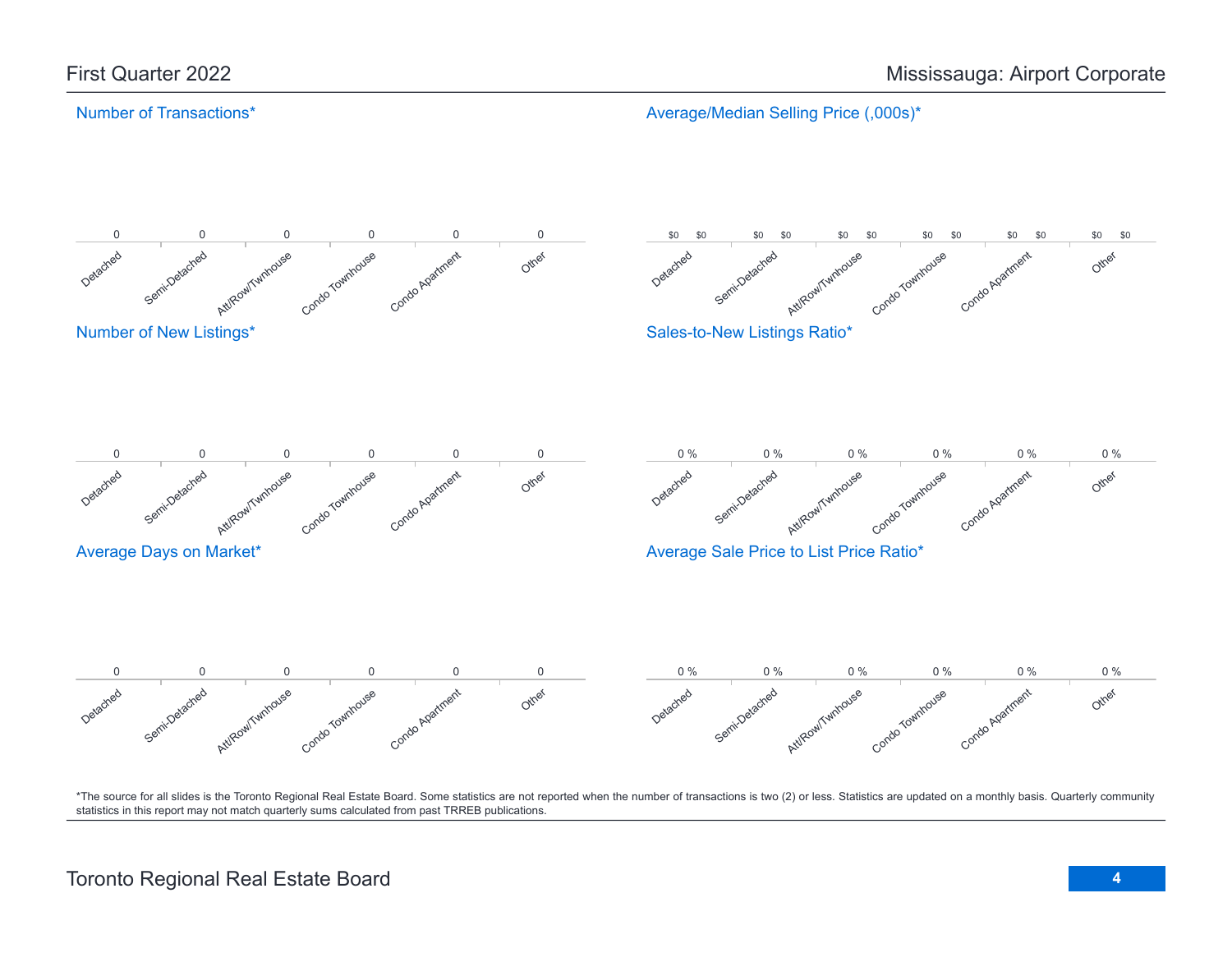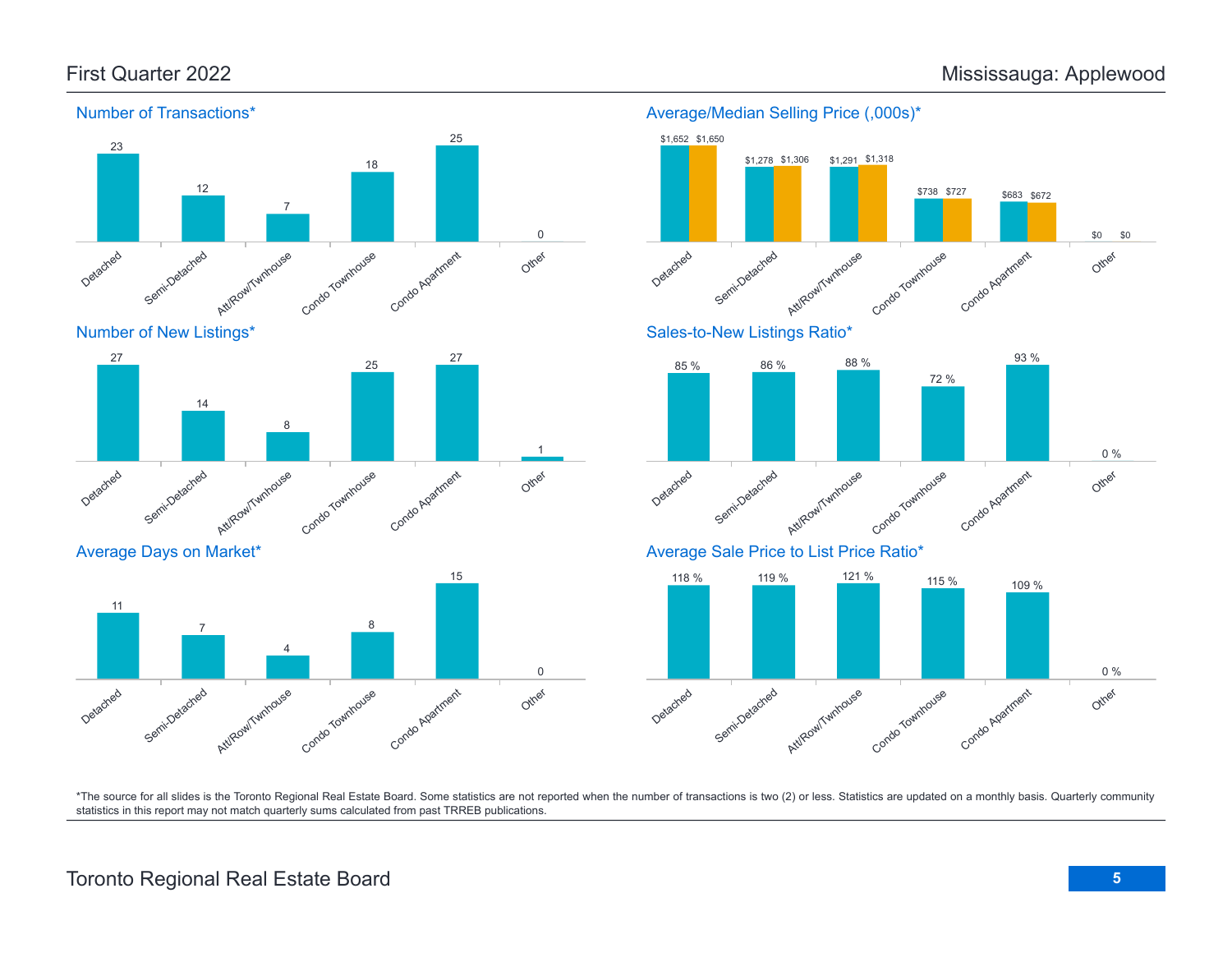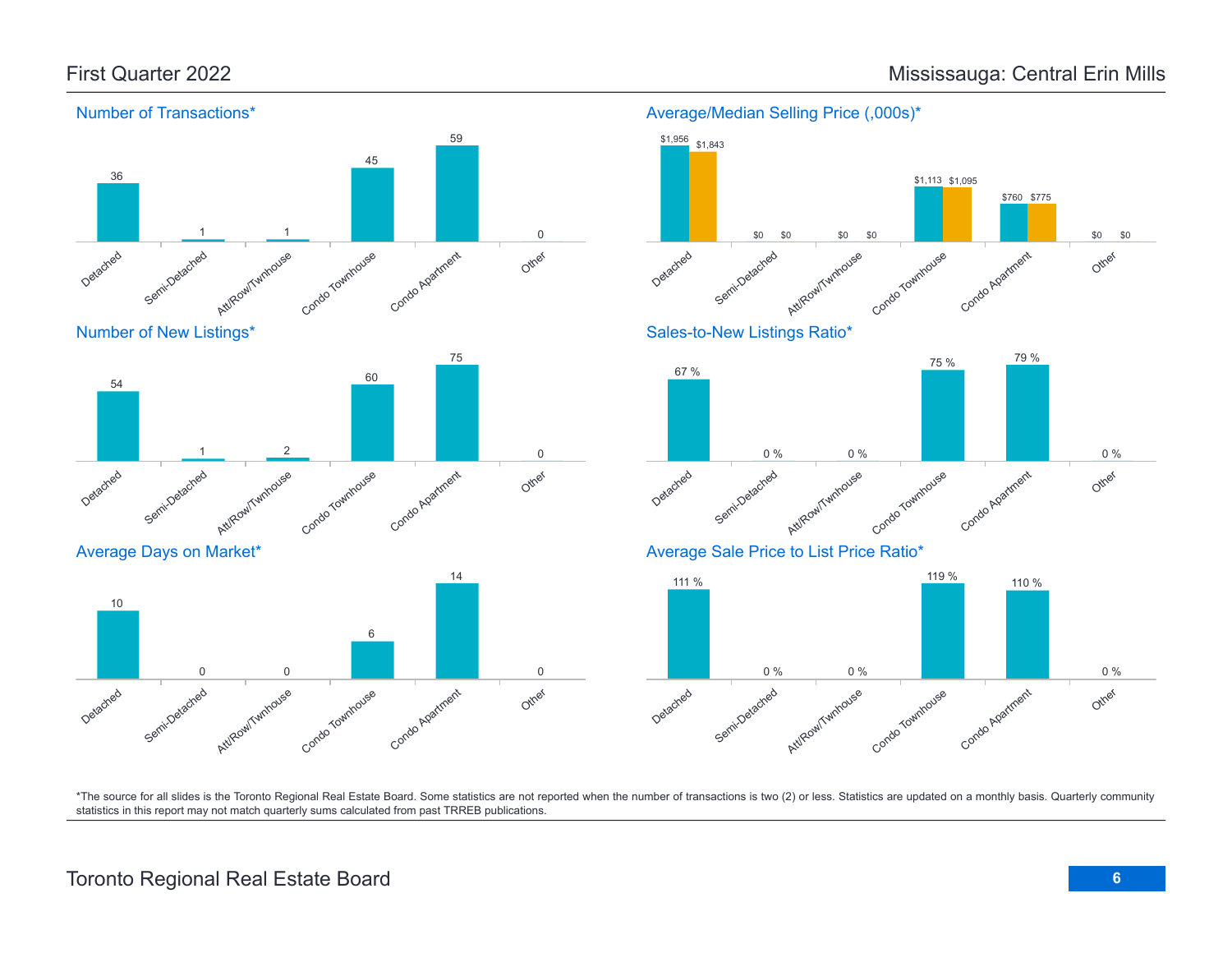

Number of New Listings\*



Average Days on Market\*





Average/Median Selling Price (,000s)\*

\*The source for all slides is the Toronto Regional Real Estate Board. Some statistics are not reported when the number of transactions is two (2) or less. Statistics are updated on a monthly basis. Quarterly community statistics in this report may not match quarterly sums calculated from past TRREB publications.

# First Quarter 2022 **Mississauga: Churchill Meadows** Mississauga: Churchill Meadows

# Toronto Regional Real Estate Board **7**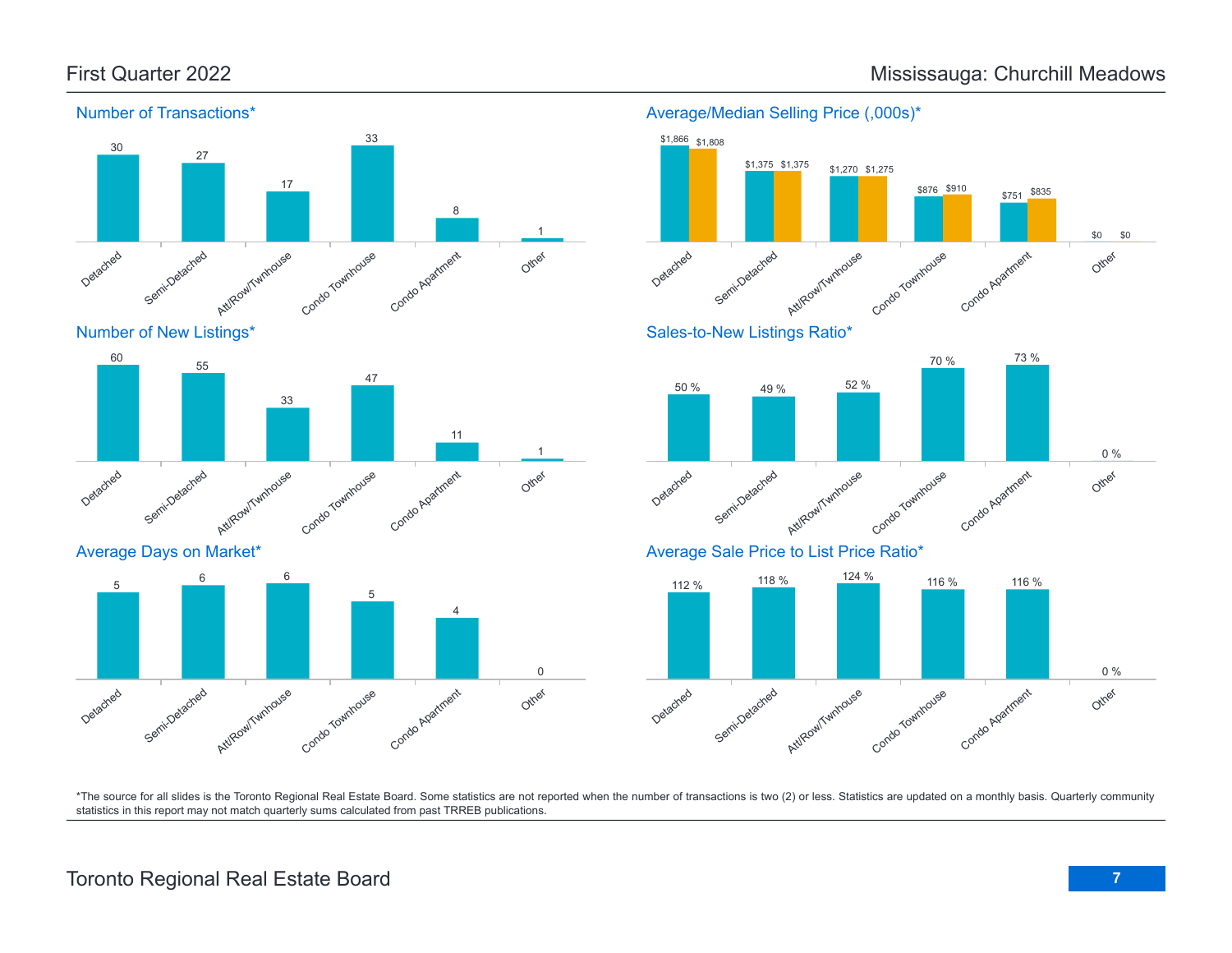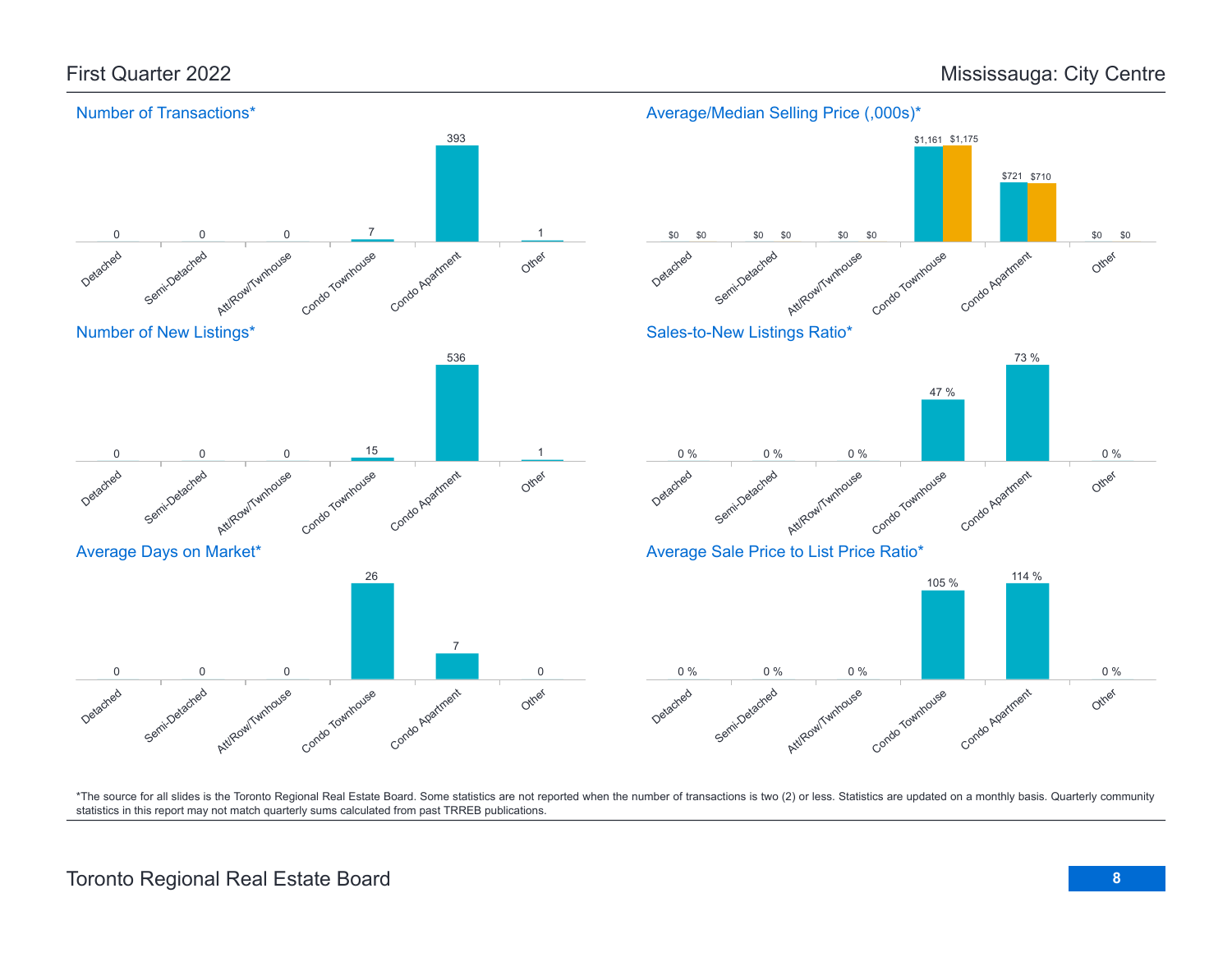

### Average/Median Selling Price (,000s)\*





Average Days on Market\*

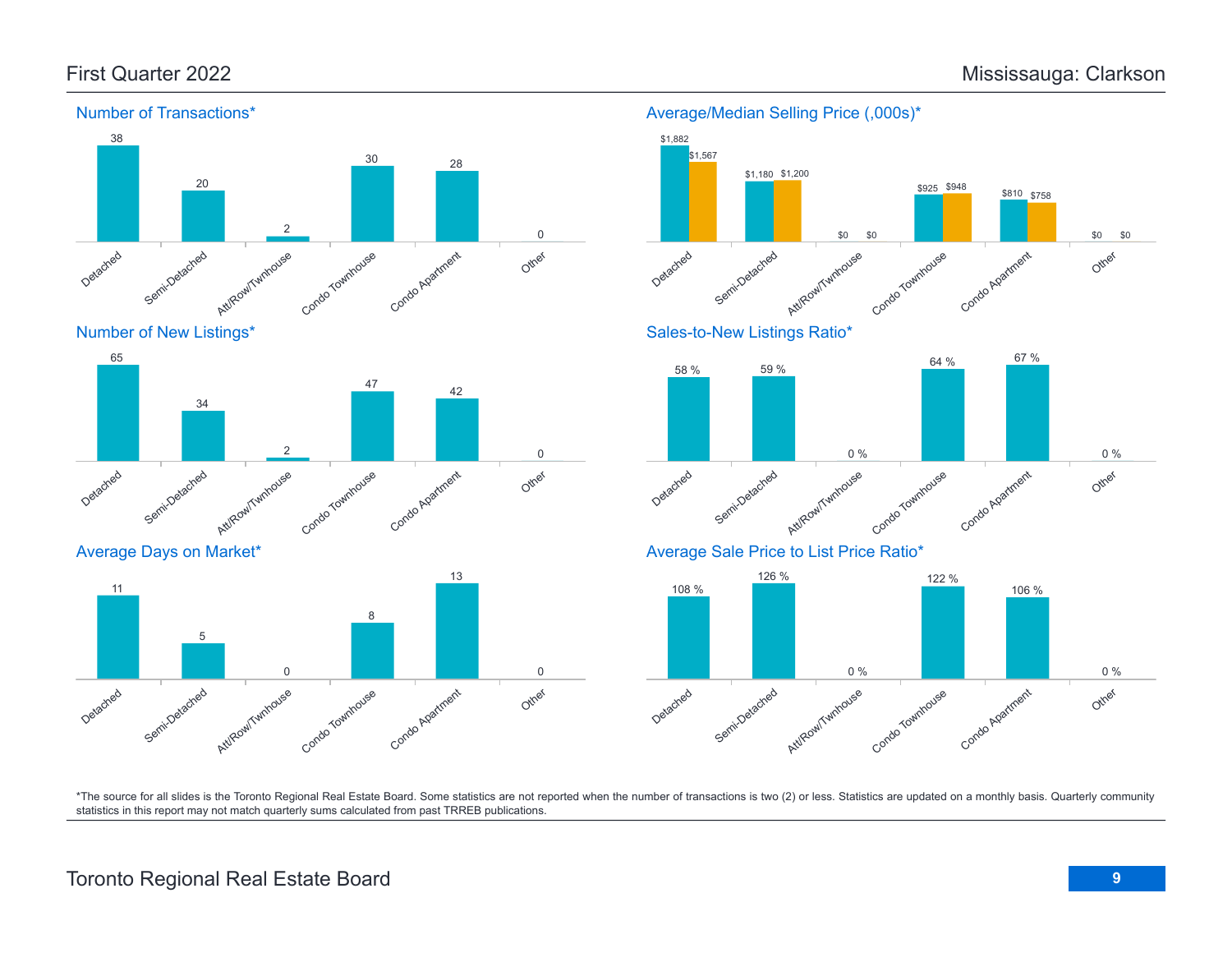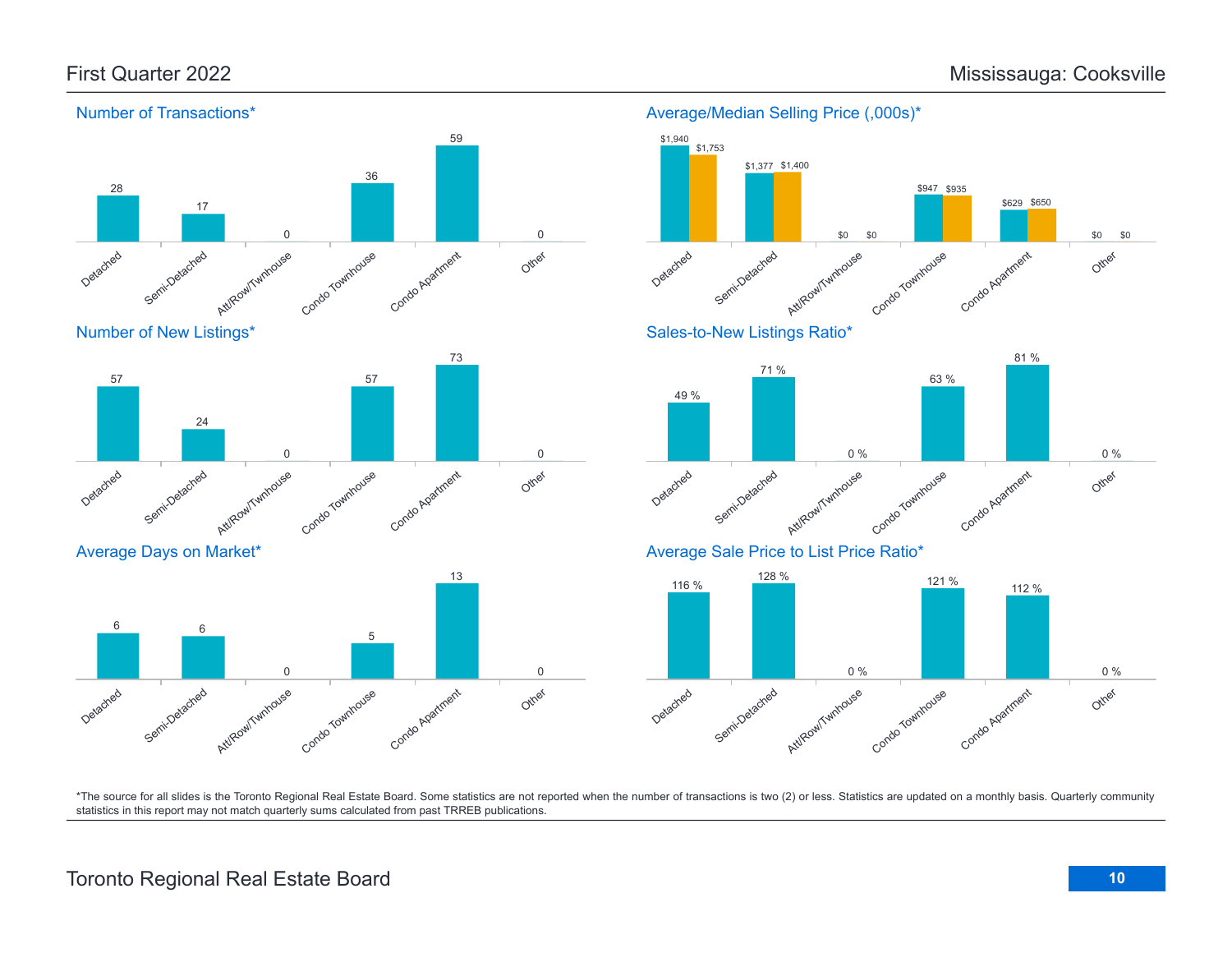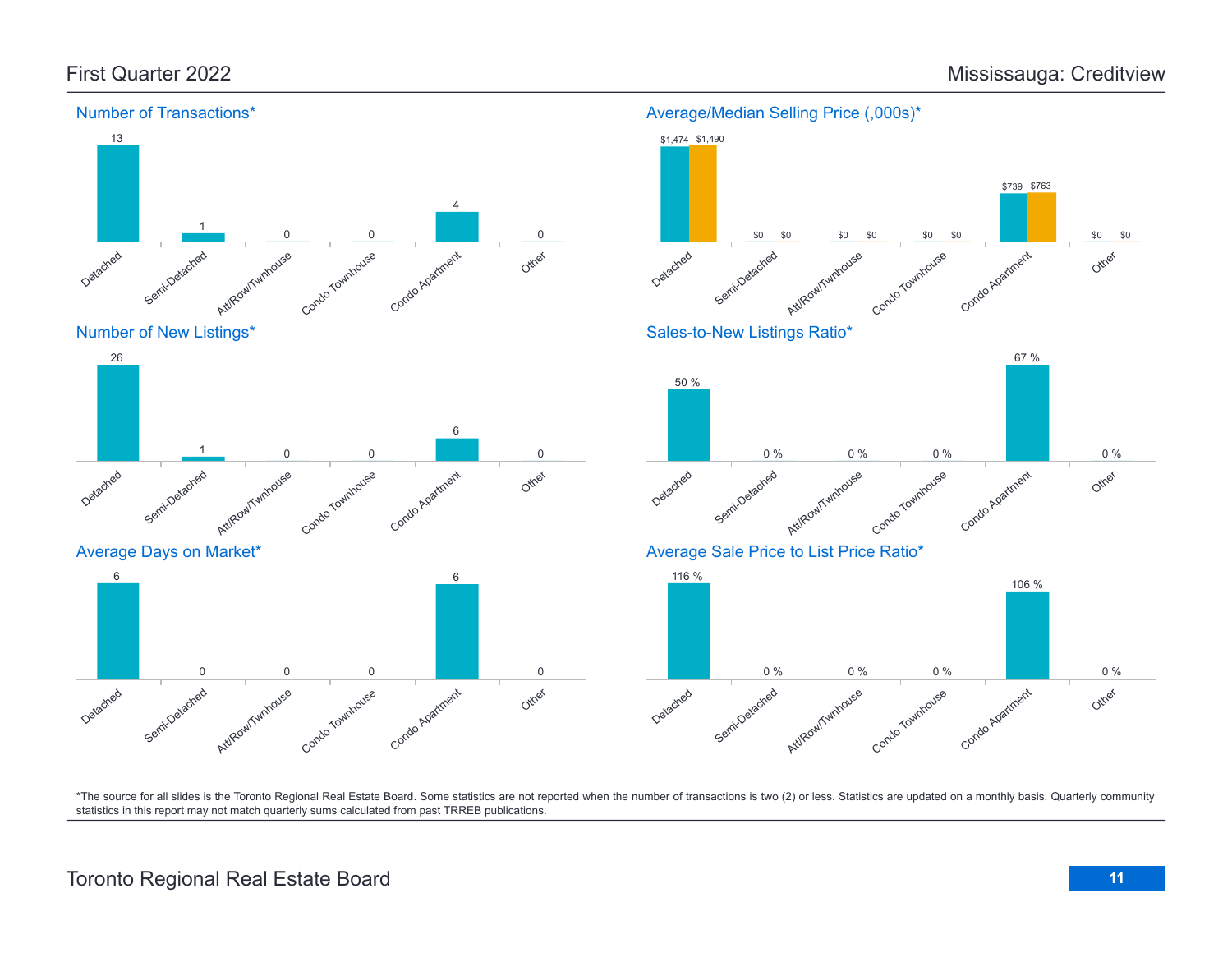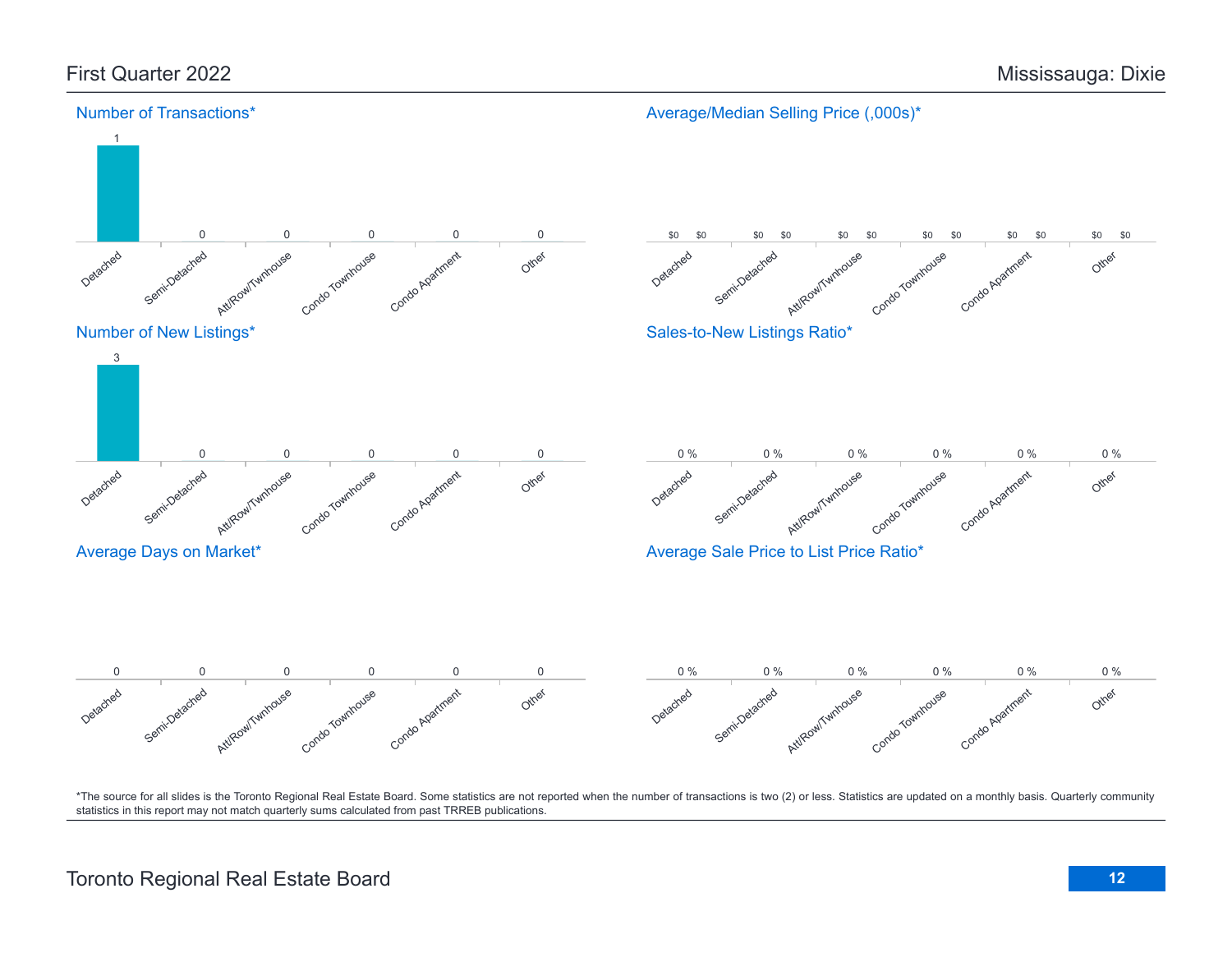Detached

Detached

6

Semi-Detached

Average Days on Market\*

Semi-Detached

5

Att/Row/Twnhouse

Att/Row/Twnhouse



Condo Townhouse

Condo Townhouse

6 6

Condo Apartment

Condo Apatment

7

11

Other

Other

0

0

#### Number of Transactions\*



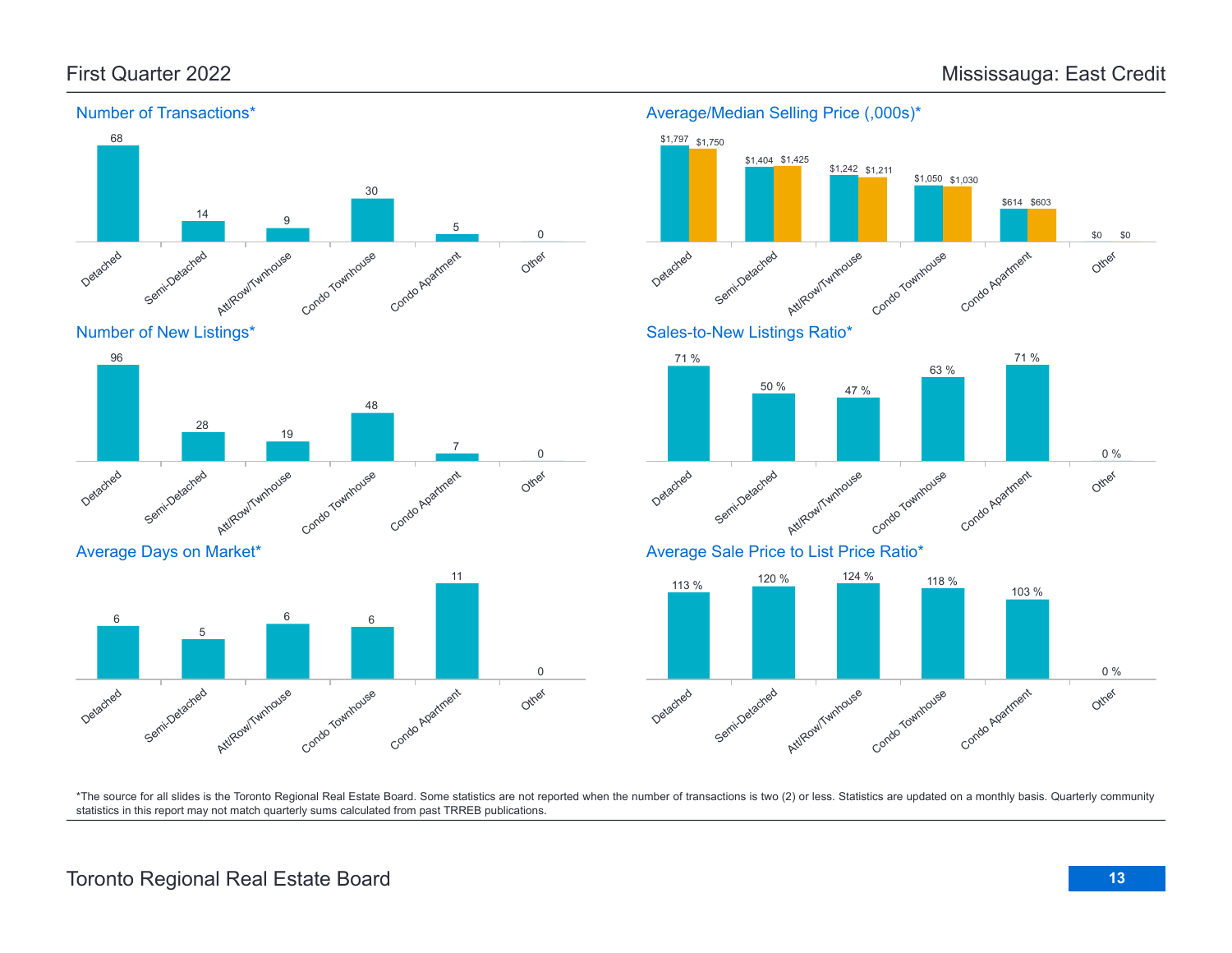

# Number of New Listings\*



### Average Days on Market\*



## Average/Median Selling Price (,000s)\* \$1,835 \$1,282 \$1,258 \$1,665





# Average Sale Price to List Price Ratio\*

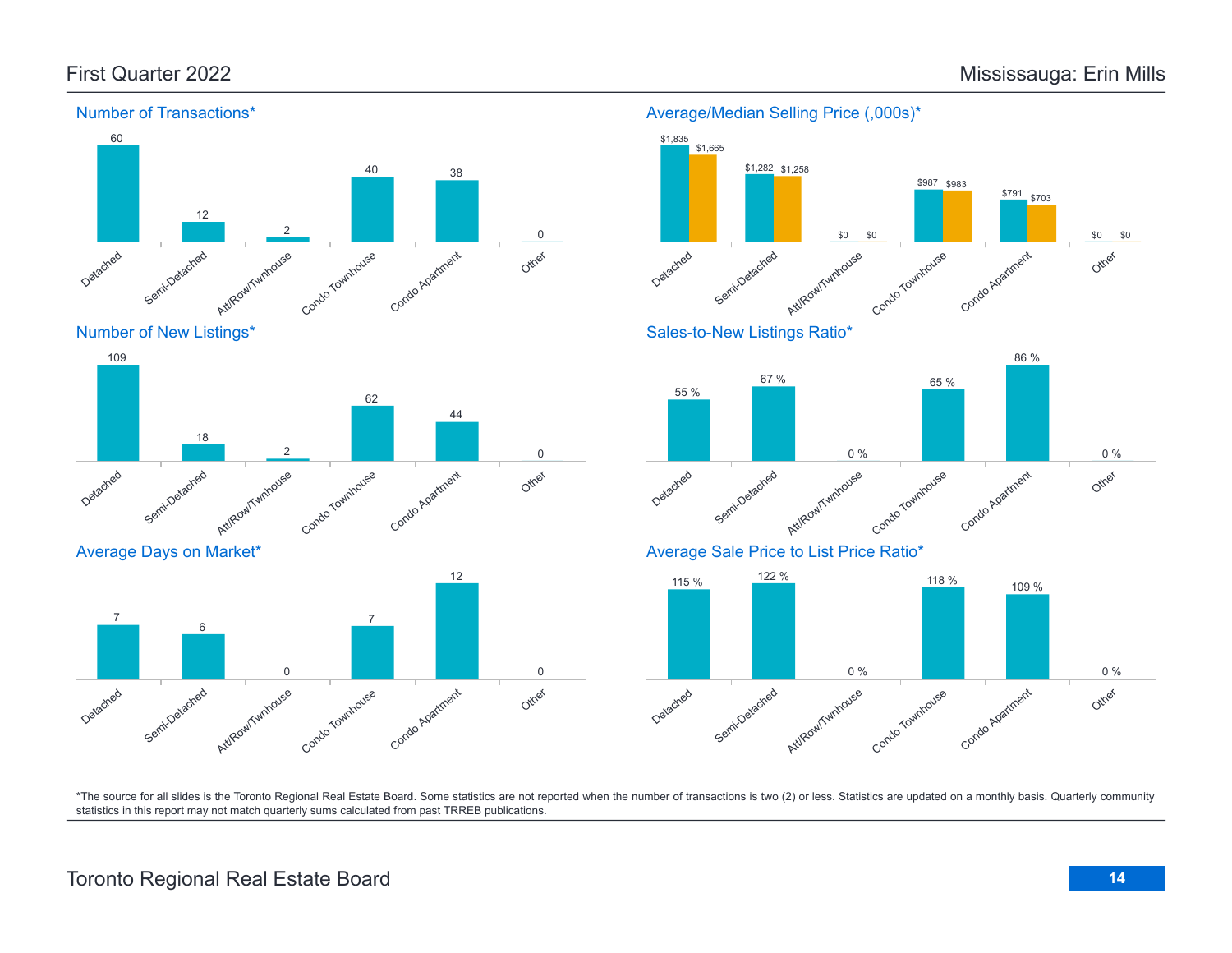Other

Other

Other

0 %

0 %

\$0

\$0

Condo Agatment

Condo Apartment

118 % 115 %

Condo Apartment

\$661 \$645

89 %

\$882 \$878

64 %



#### Number of Transactions\*

\*The source for all slides is the Toronto Regional Real Estate Board. Some statistics are not reported when the number of transactions is two (2) or less. Statistics are updated on a monthly basis. Quarterly community statistics in this report may not match quarterly sums calculated from past TRREB publications.

Detached

Semi-Detached

Att/Row/Twnhouse

Condo Townhouse

Other

# Toronto Regional Real Estate Board **15**

Att/Row/Twnhouse

Condo Townhouse

Condo Agatment

Detached

Semi-Detached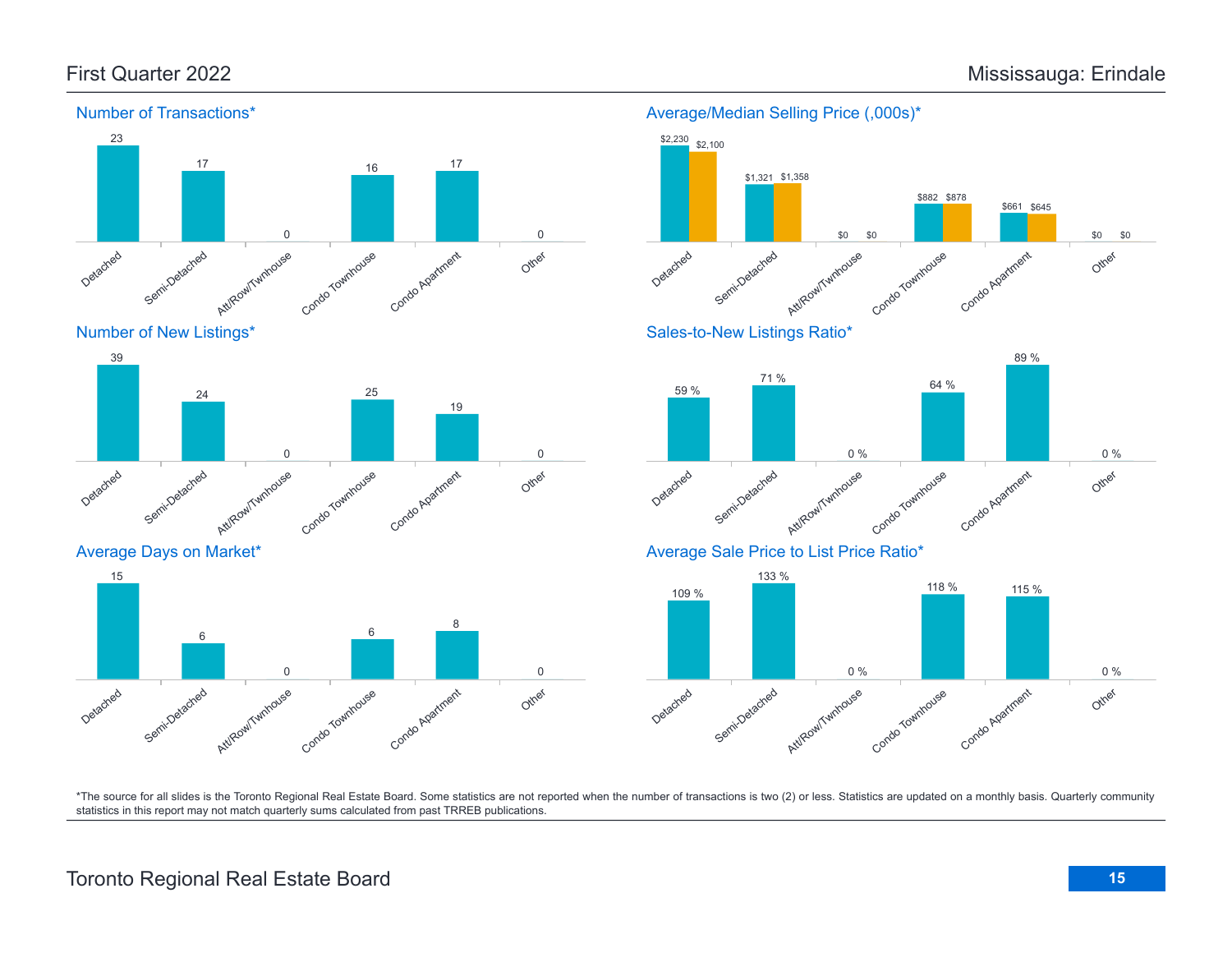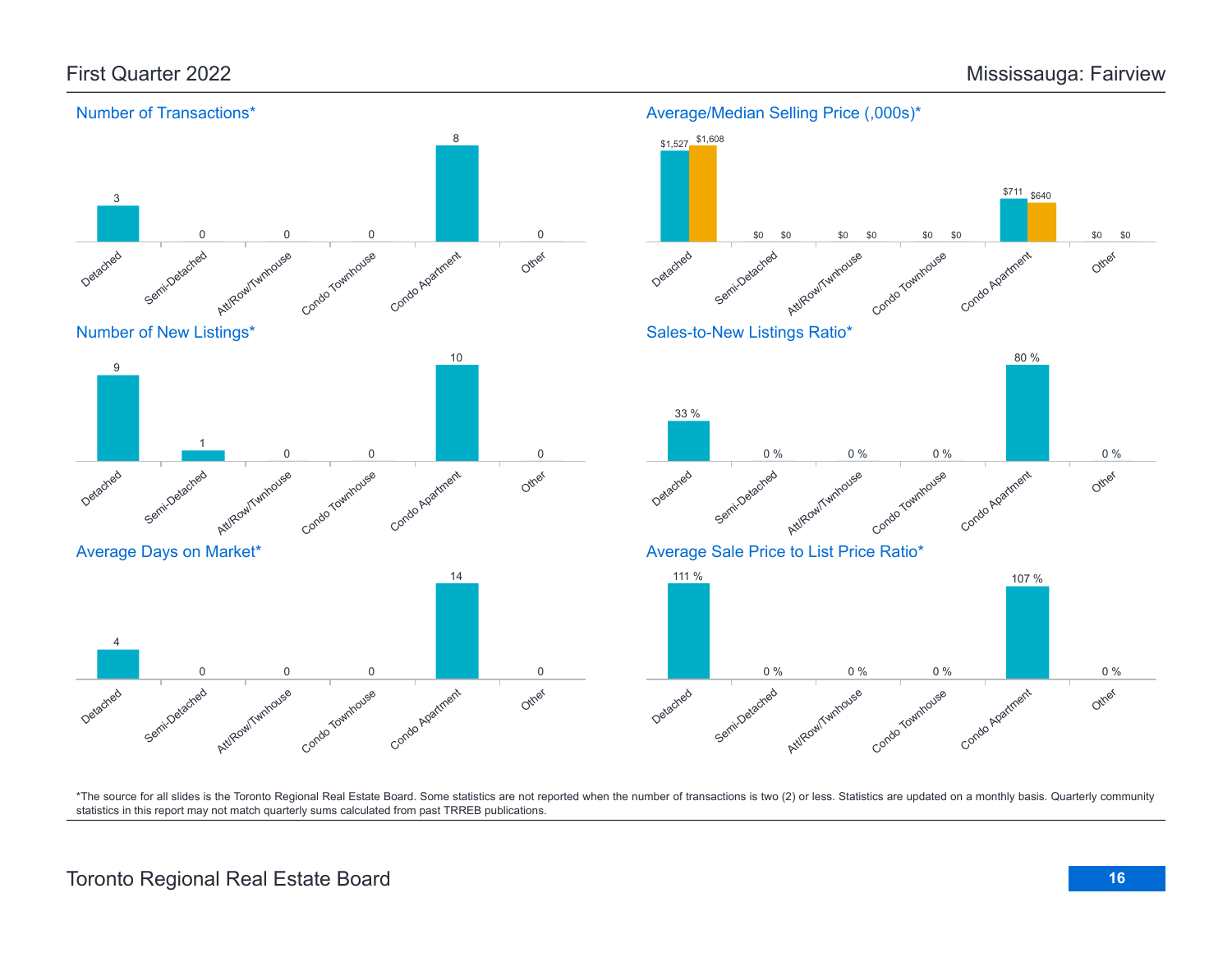# Number of Transactions\*

Average/Median Selling Price (,000s)\*

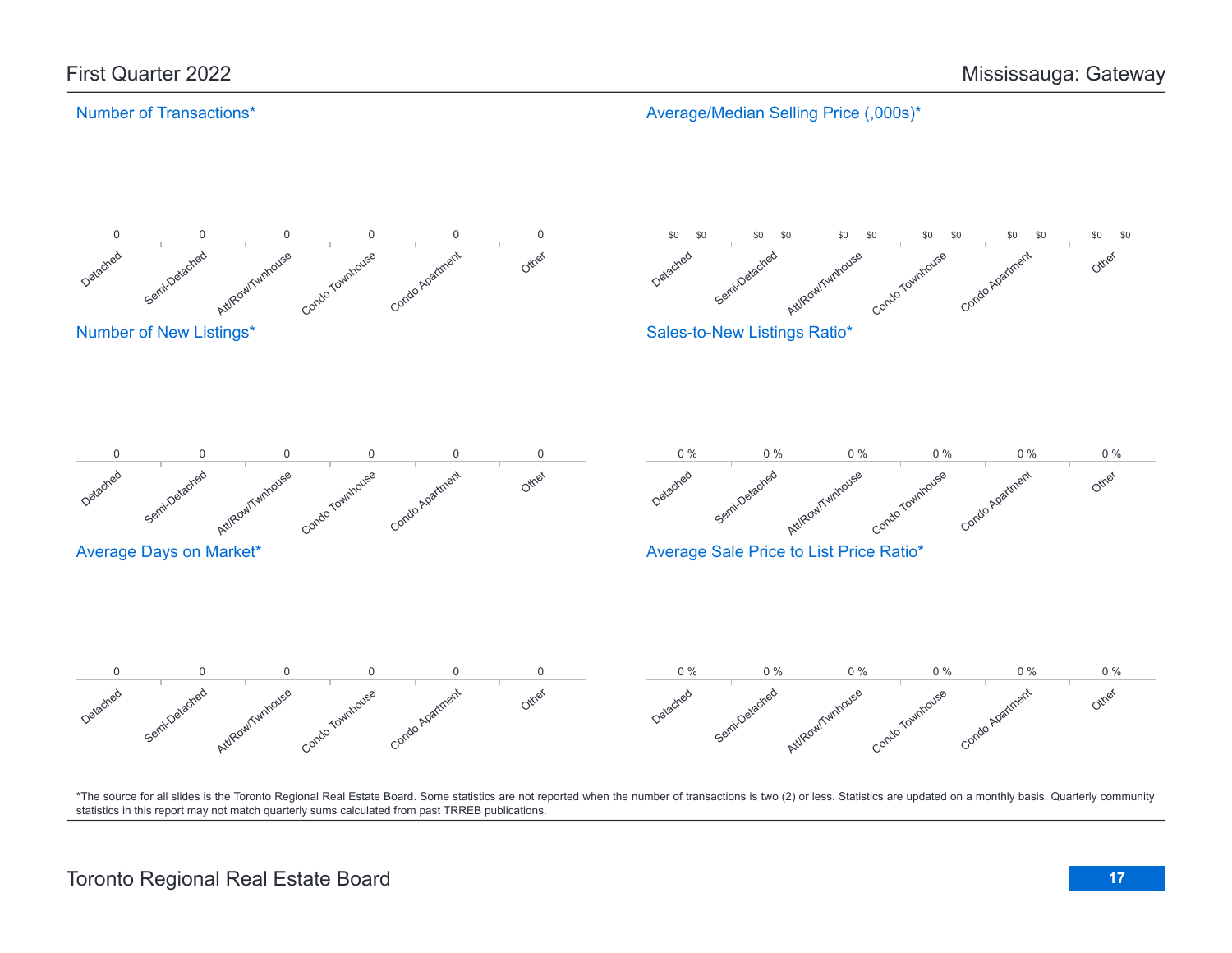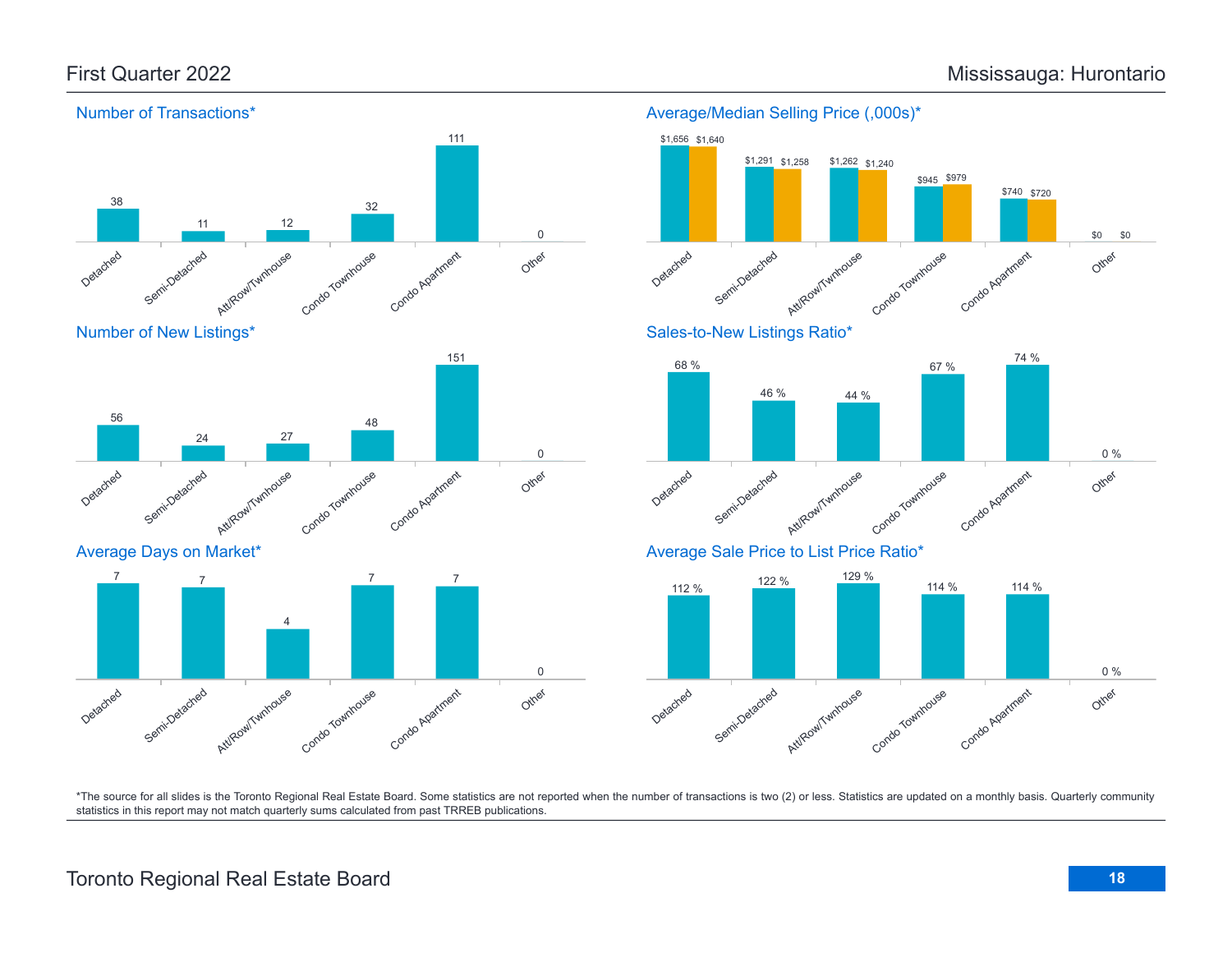

# Average/Median Selling Price (,000s)\*

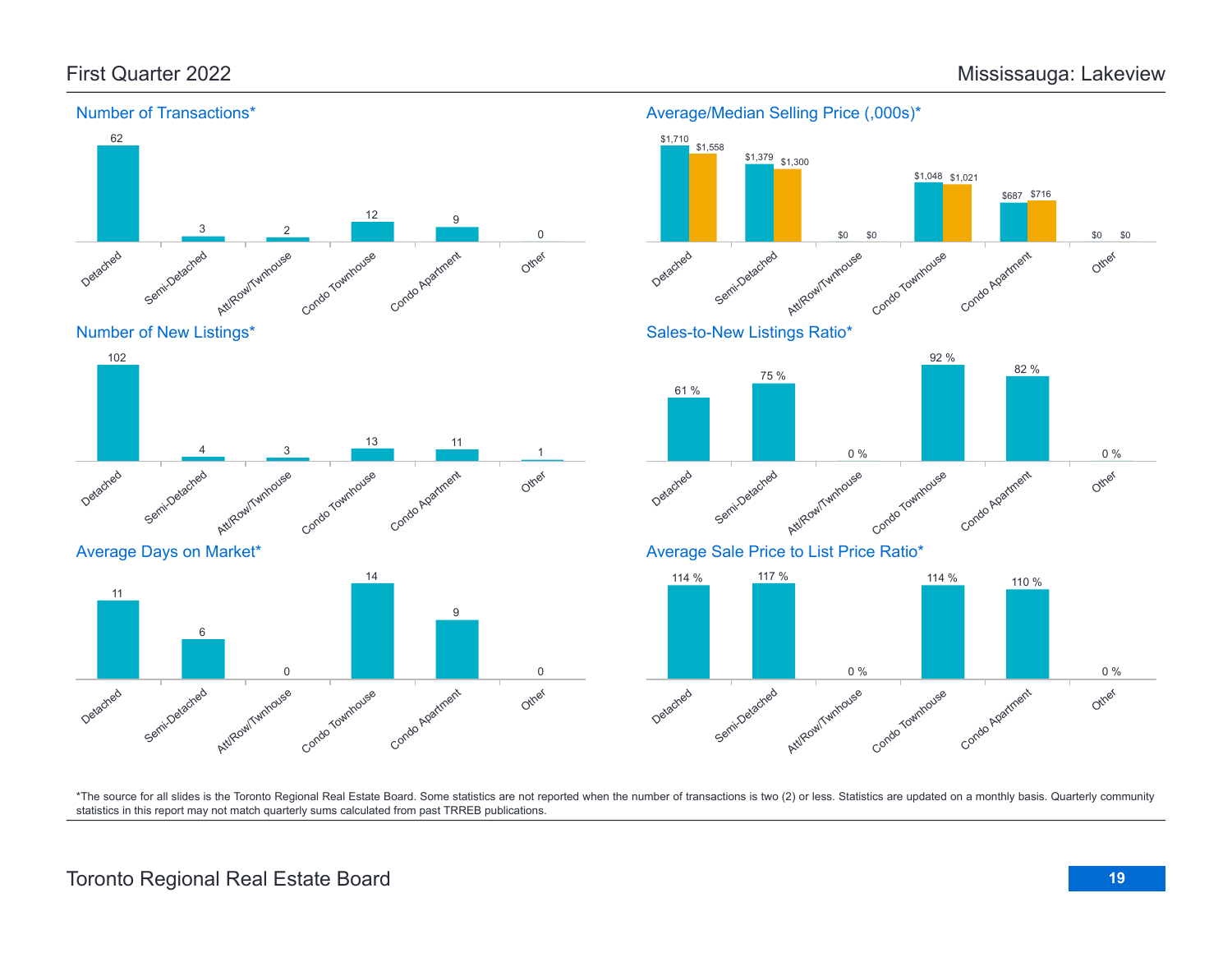

Number of New Listings\*







\*The source for all slides is the Toronto Regional Real Estate Board. Some statistics are not reported when the number of transactions is two (2) or less. Statistics are updated on a monthly basis. Quarterly community statistics in this report may not match quarterly sums calculated from past TRREB publications.

# Toronto Regional Real Estate Board **20**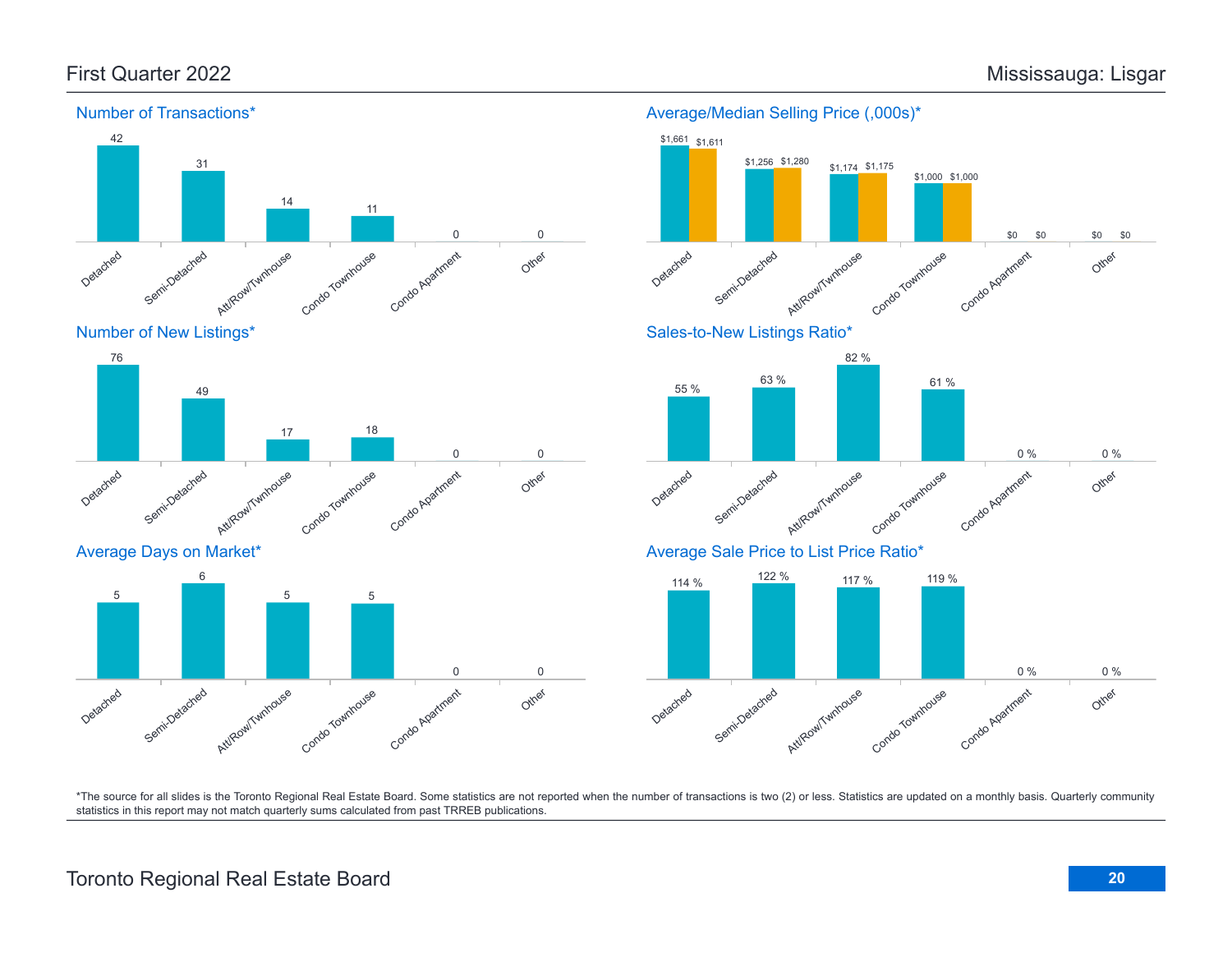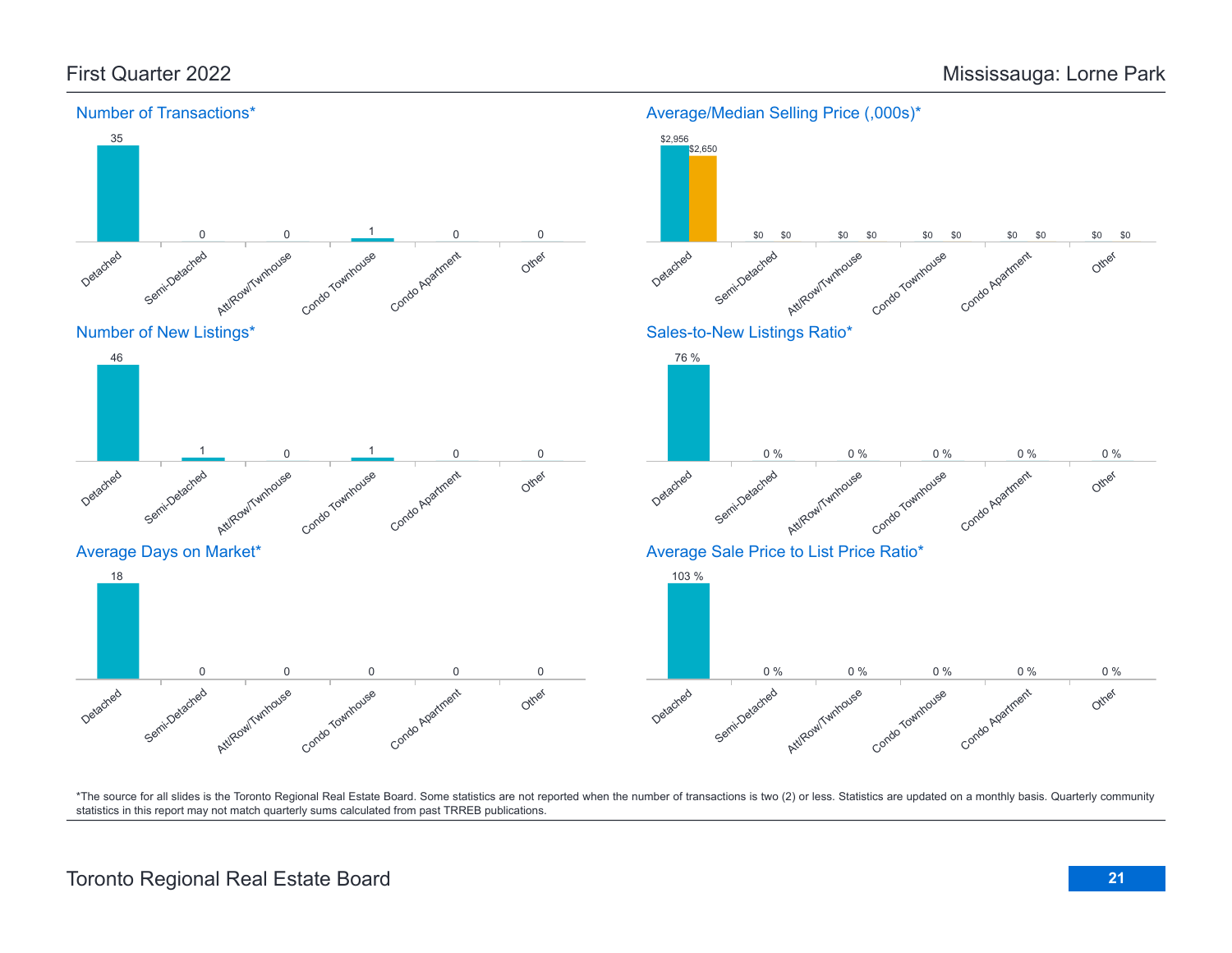

# Toronto Regional Real Estate Board **22**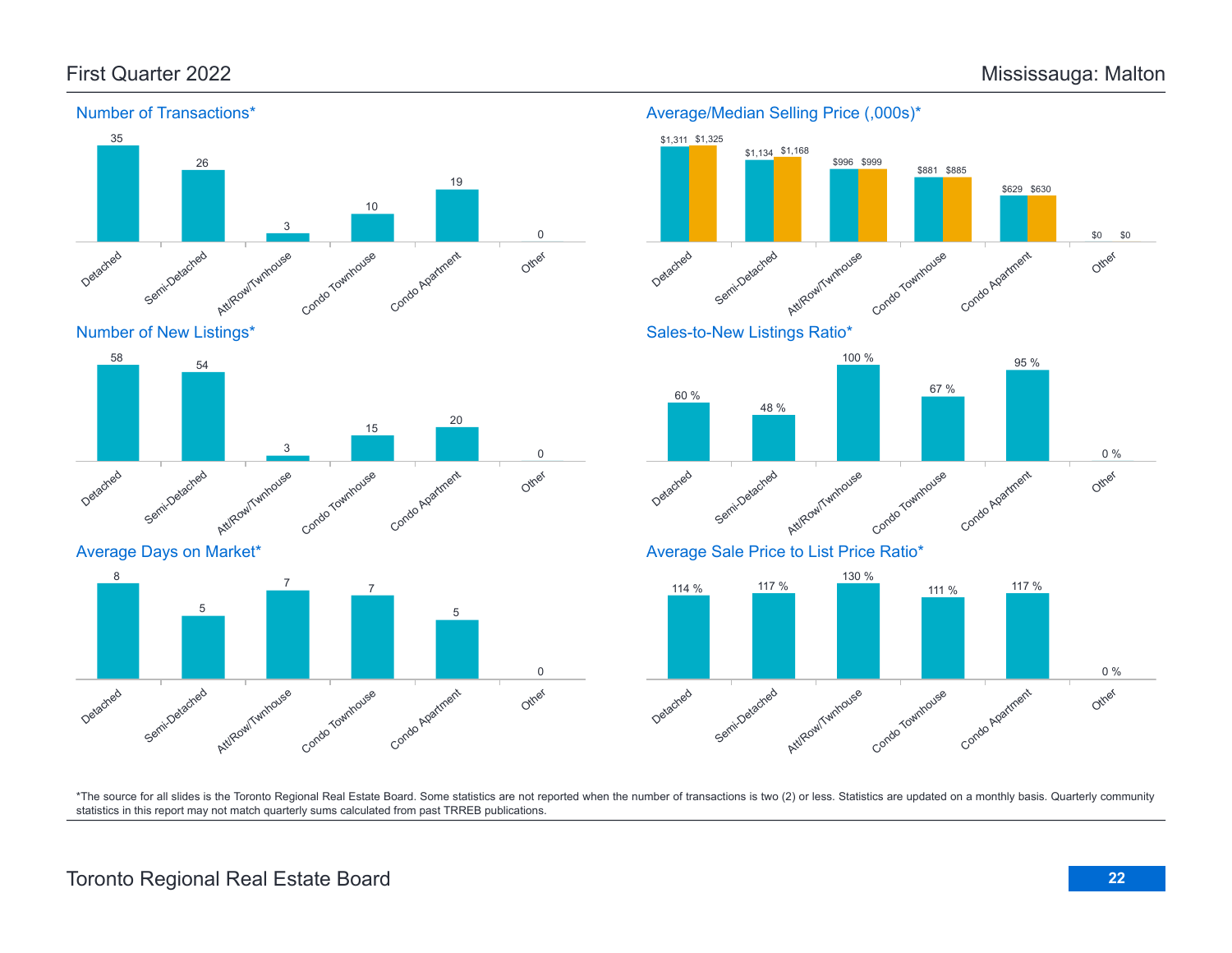# Number of Transactions\*

Average/Median Selling Price (,000s)\*

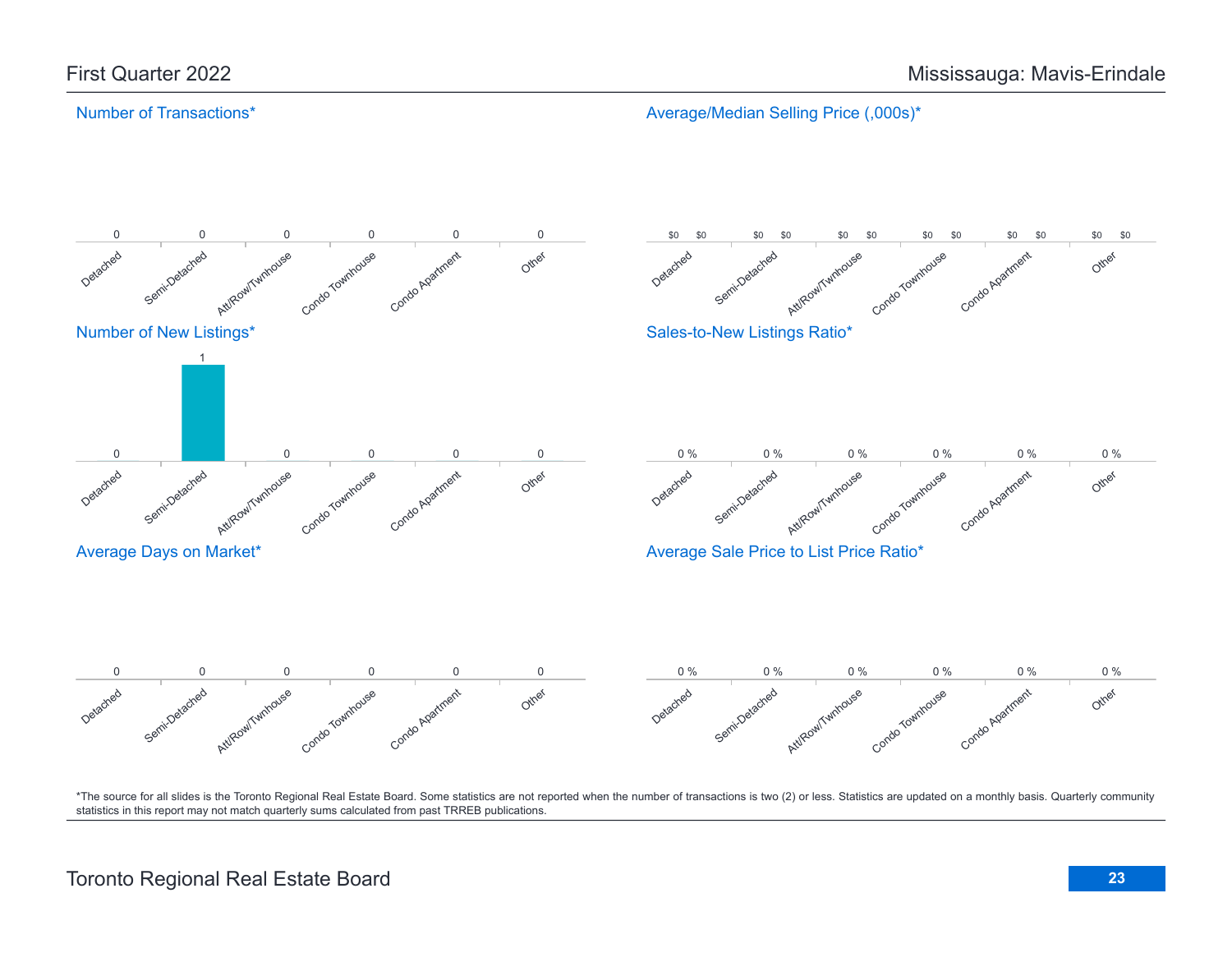

Number of New Listings\*



Average Days on Market\*





Average Sale Price to List Price Ratio\*

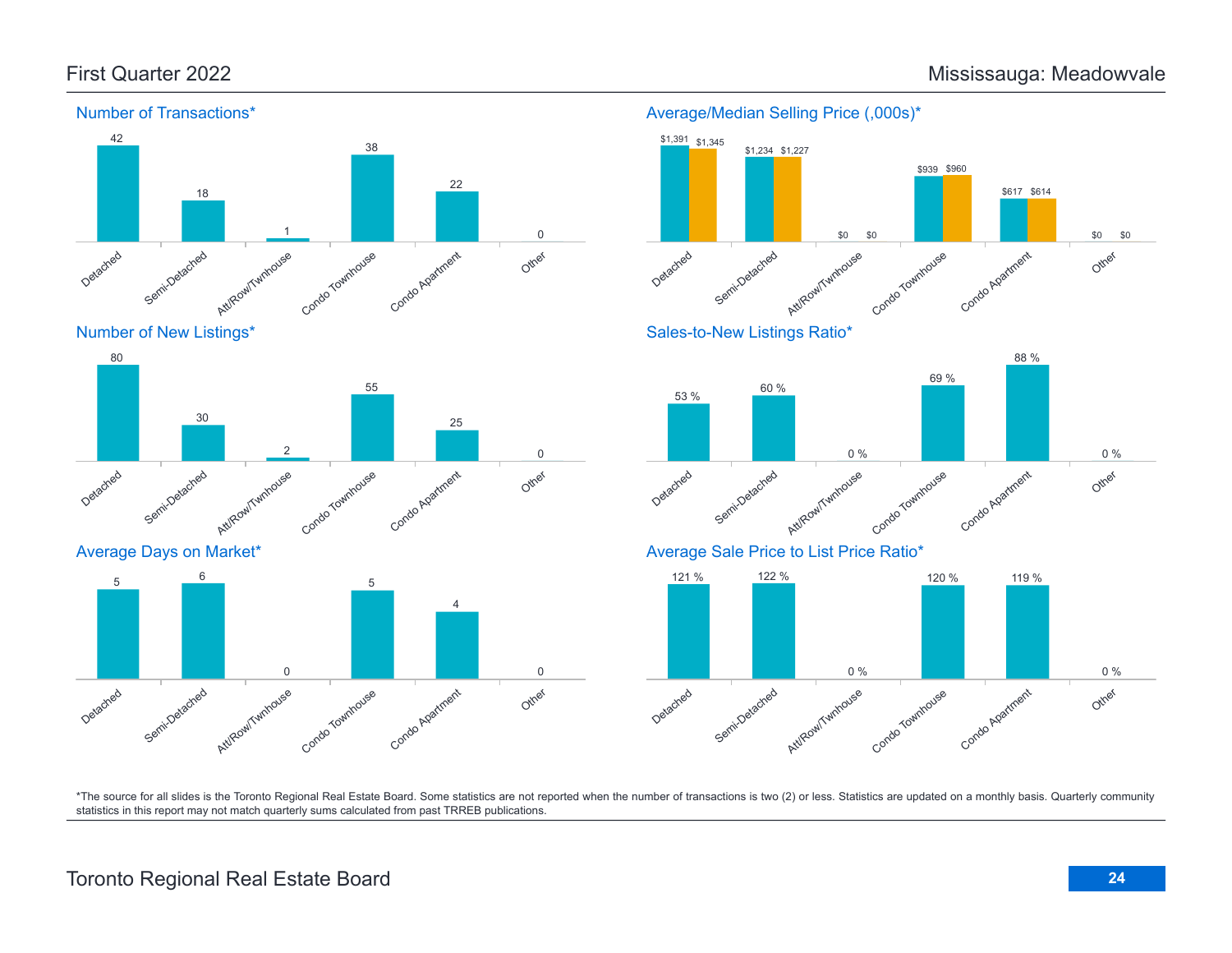# Number of Transactions\*

Average/Median Selling Price (,000s)\*

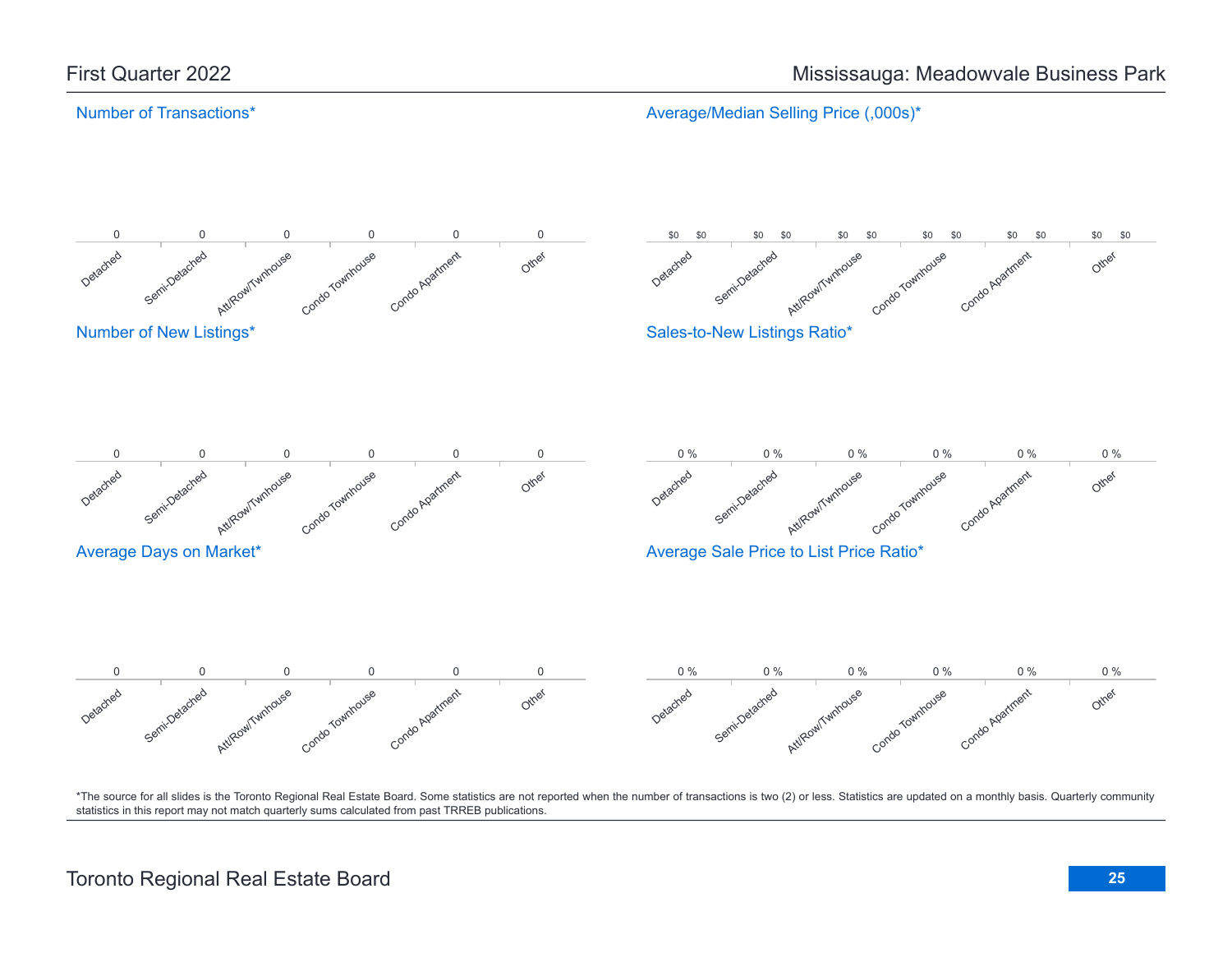Other

Other

Other

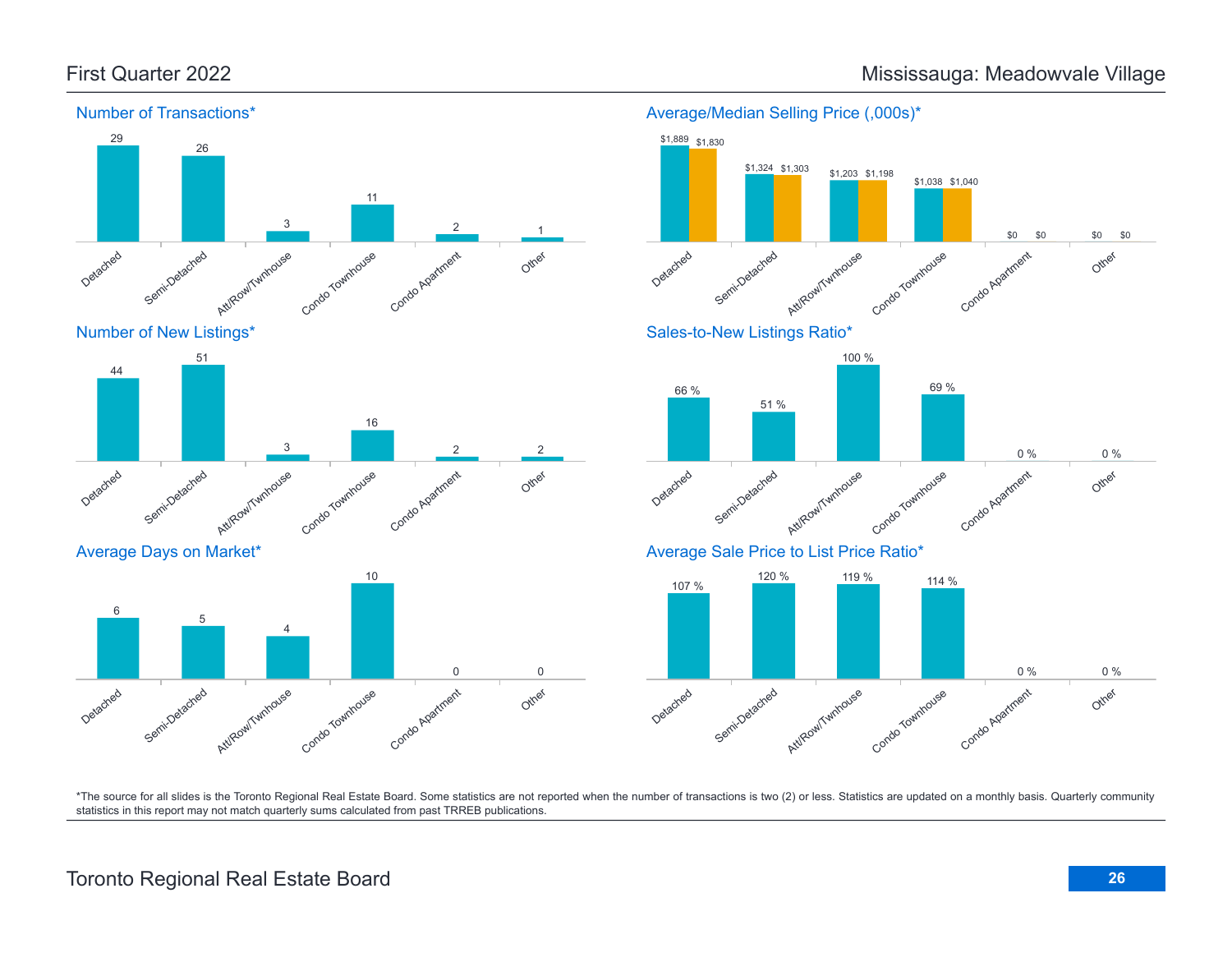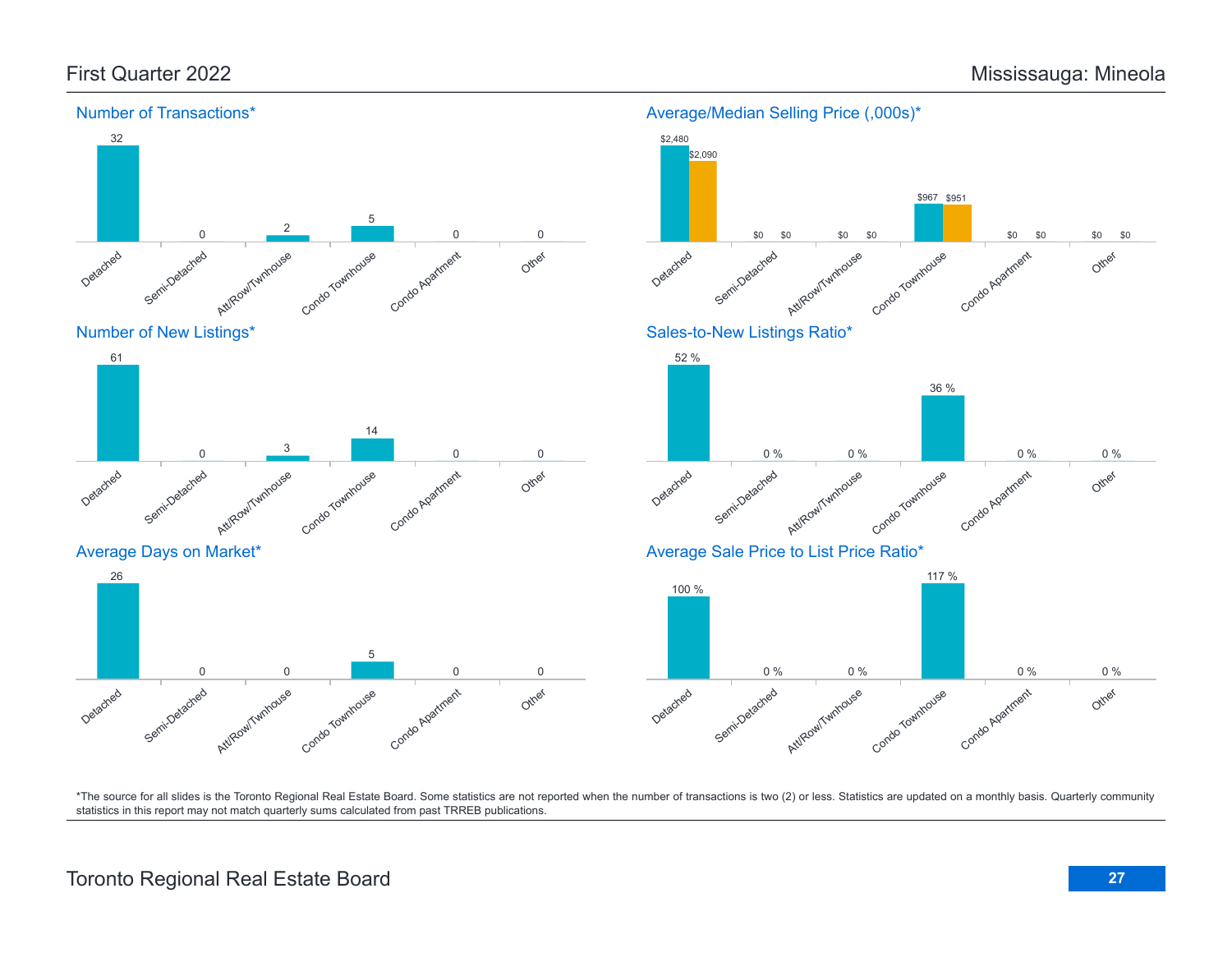

### Average/Median Selling Price (,000s)\*

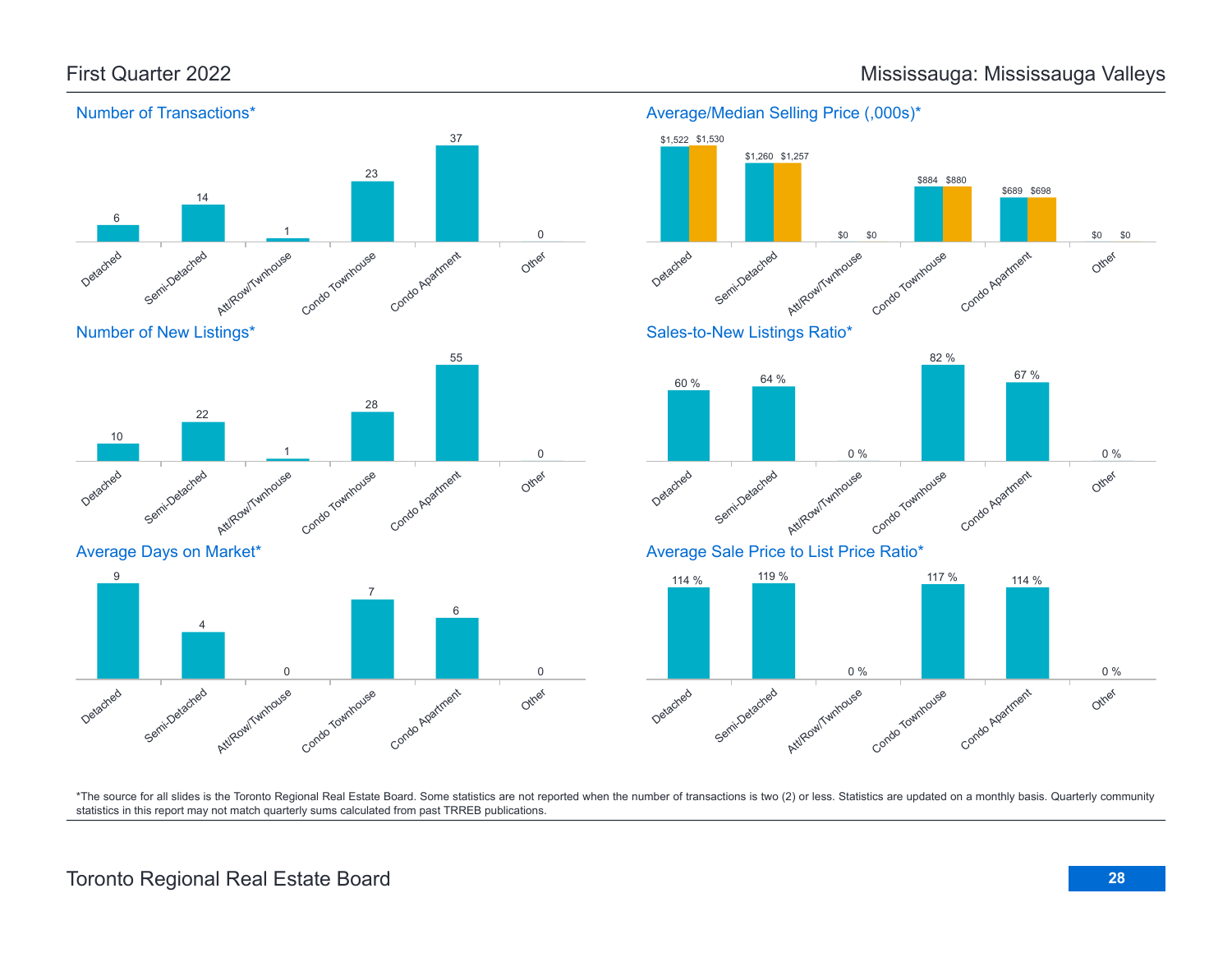# Number of Transactions\*

Average/Median Selling Price (,000s)\*

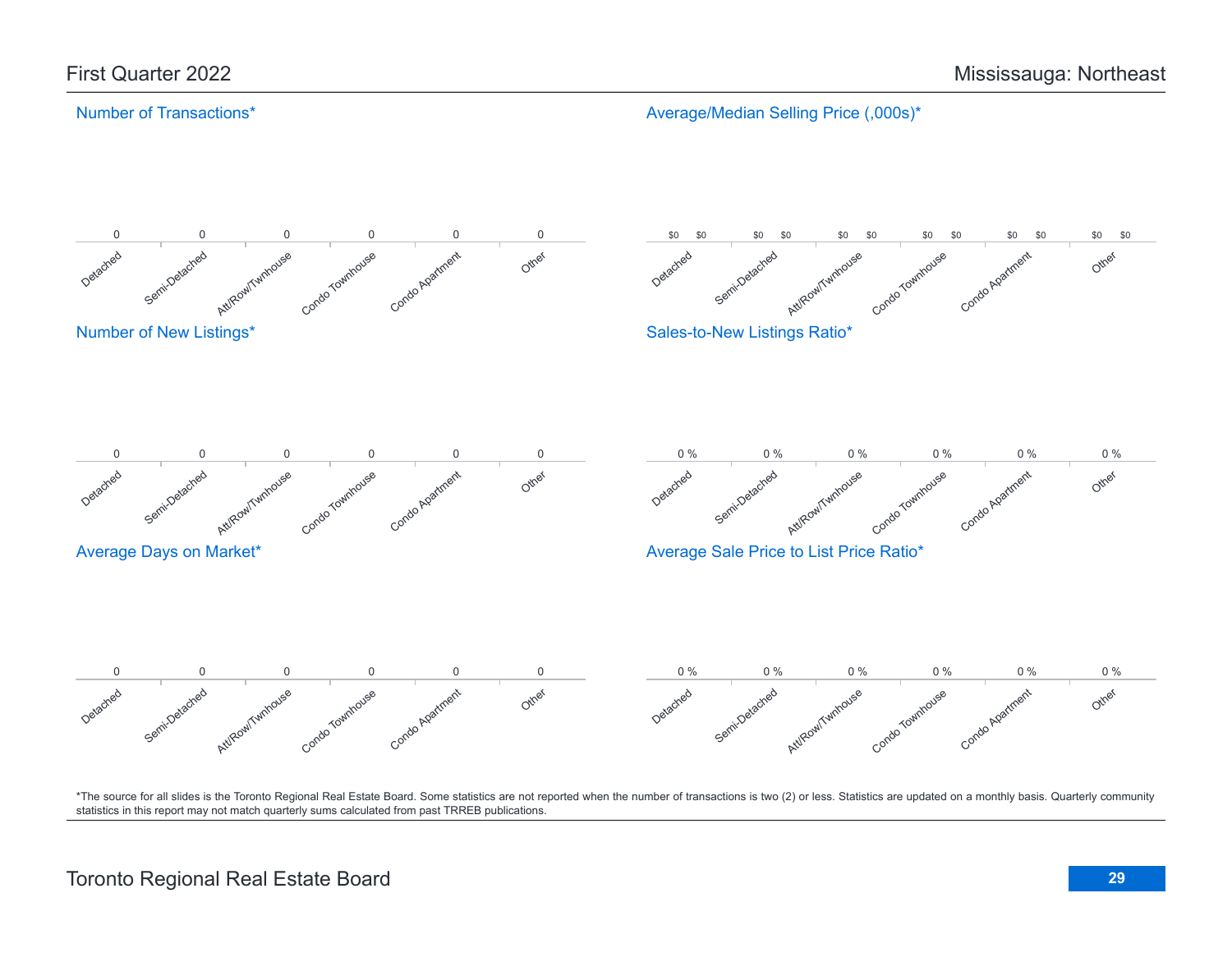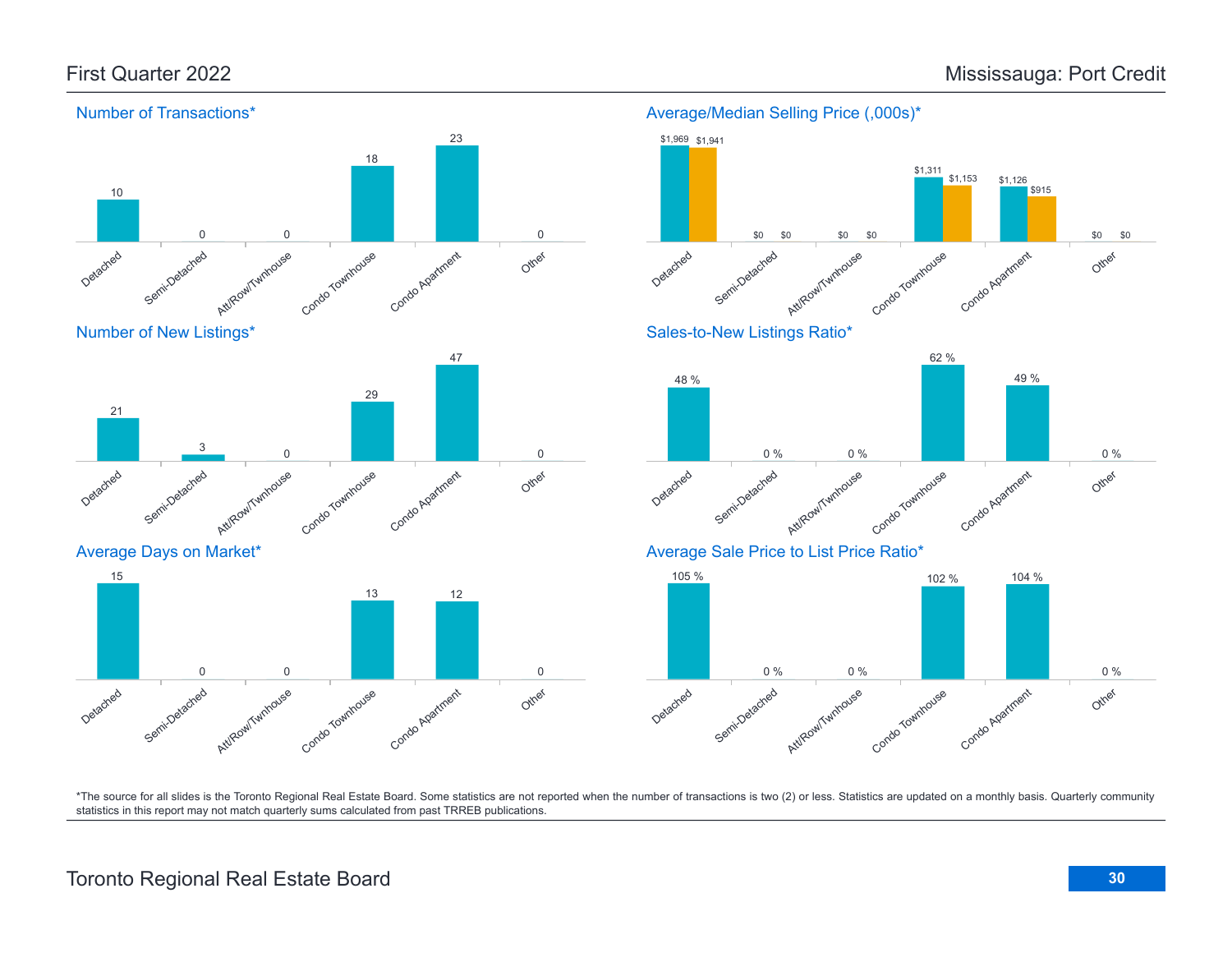

# Number of New Listings\*



# Average Days on Market\*



# Average/Median Selling Price (,000s)\* \$1,625



# Sales-to-New Listings Ratio\*



# Average Sale Price to List Price Ratio\*

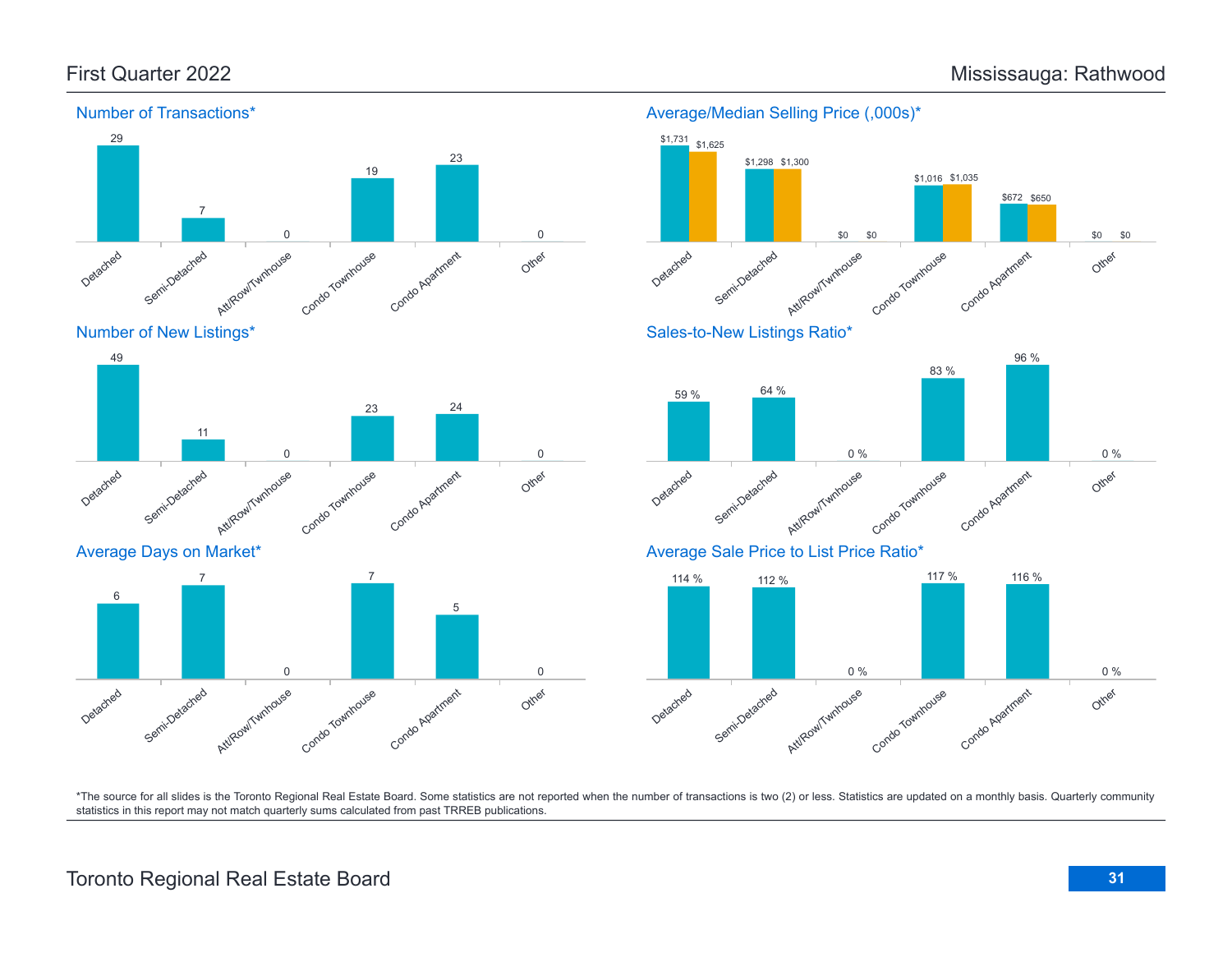

### Average/Median Selling Price (,000s)\*



\*The source for all slides is the Toronto Regional Real Estate Board. Some statistics are not reported when the number of transactions is two (2) or less. Statistics are updated on a monthly basis. Quarterly community statistics in this report may not match quarterly sums calculated from past TRREB publications.

Other

0 0

Att/Row/Twnhouse

0

Condo Townhouse

Condo Apartment

Detached

Semi-Detached

3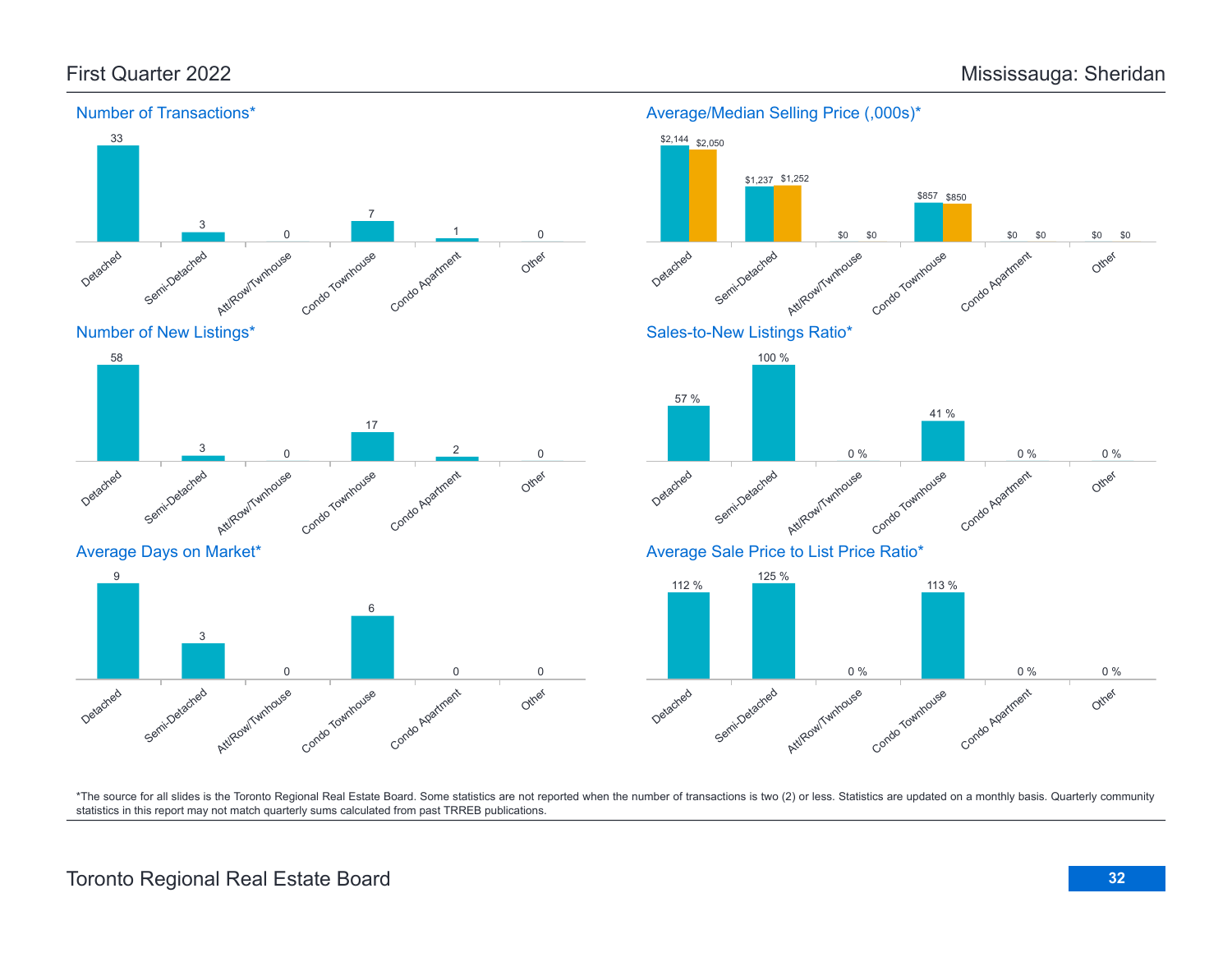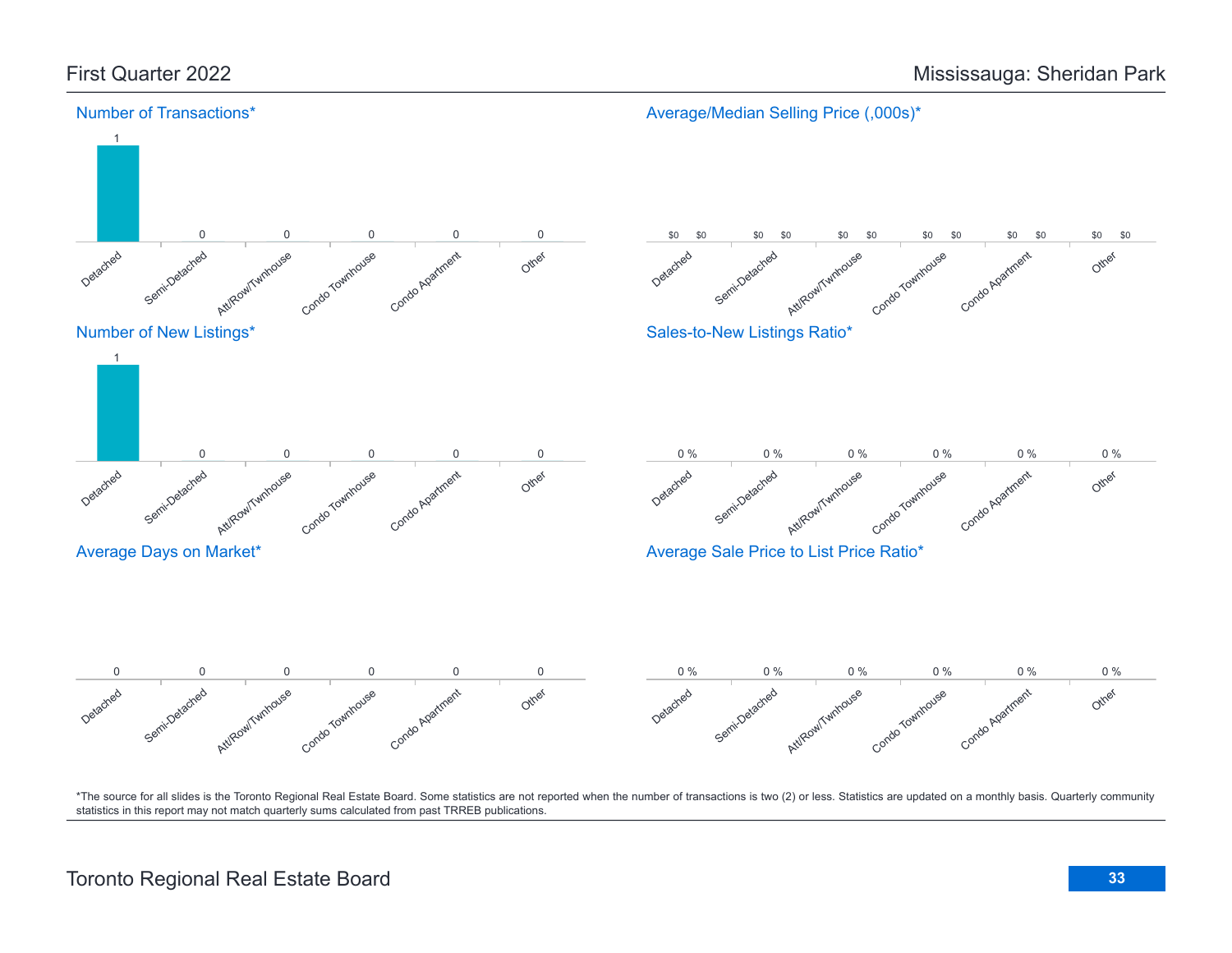# Number of Transactions\*

Average/Median Selling Price (,000s)\*

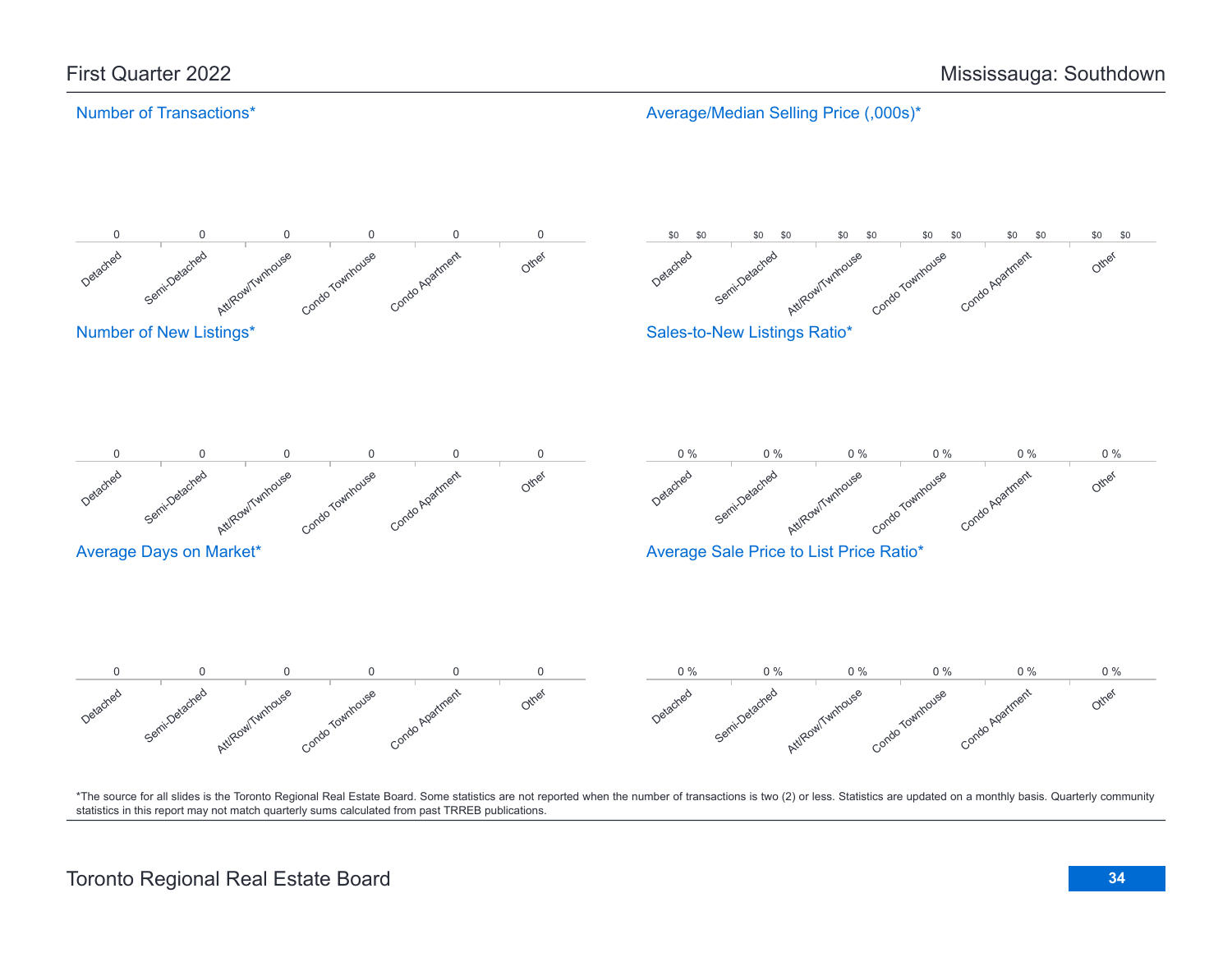